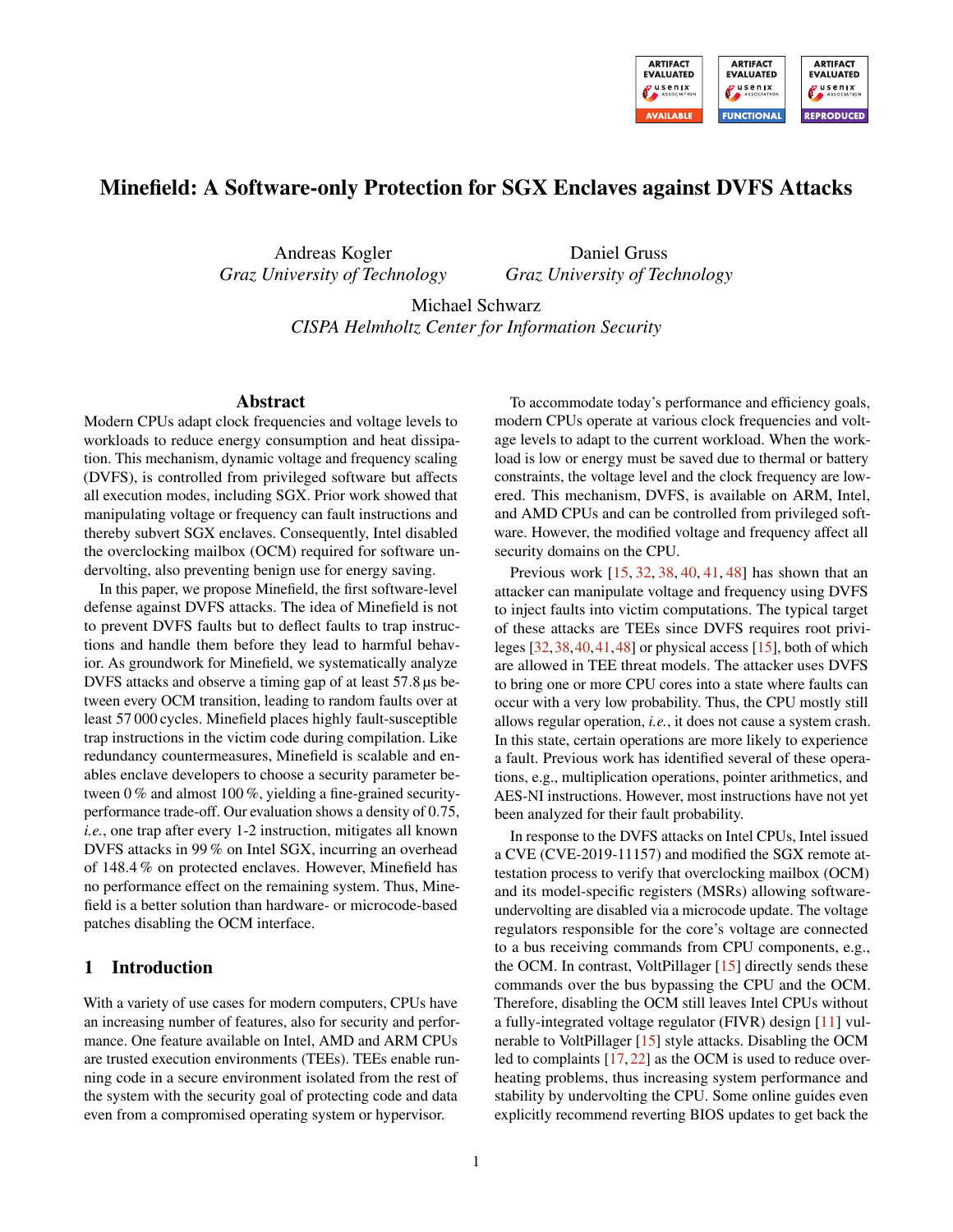undervolting feature, breaking the ability to run SGX enclaves securely on these machines [\[17\]](#page-14-3). Disabling undervolting only if SGX is enabled impacts the entire system performance and stability if enclaves are used and is thus also not a desirable tradeoff. Selectively disabling undervolting while an enclave is active requires complex microcode changes, as the CPU has to ensure stable voltage levels on any reentry of the enclave. While it is unclear whether this is even possible with a microcode update, we also expect a high impact on the performance of enclaves.

In this paper, we propose the first software-level defense that probabilistically protects secure enclaves against all known DVFS attacks. As an empirical foundation for our defense, we systematically analyze DVFS attacks and categorize them based on the type of fault and its properties (e.g., spatial granularity, temporal granularity, and reproducibility). As part of our empirical analysis, we develop a framework to scan the x86 instruction set for DVFS fault susceptibility. Our analysis of the instructions with the highest fault probability confirms the implicit assumption from previous works that multiplications are most susceptible to faults. Hence, we rely on this instruction for our fault-deflection mechanism. We also analyze the temporal constraints and observe a timing gap of at least 57.8 µs between transitions from one voltage level to another. With the resulting weak control over the temporal fault location, state-of-the-art attacks have to repeat the victim operation millions of times [\[32,](#page-14-1) [38,](#page-15-0) [40,](#page-15-1) [41\]](#page-15-2). Currently, an attacker cannot precisely predict when and where during these operations the fault occurs.

Our defense, Minefield is a pure software-level defense implemented as a compiler extension. The basic idea of Minefield is not to prevent DVFS faults but to deflect them into trap instructions that are placed in the victim code during compilation, so that they cannot be weaponized anymore. The number of trap instructions scales as a security parameter from 0 % to almost amount for 100 % of the code base, yielding a fine-grained security-performance trade-off. Note that a security parameter of 100 % would refer to a program that consists only of trap instructions and no other instructions. Our evaluation shows that a trap density of 0.5, *i.e.*, one trap after every second instruction, mitigates the known DVFS attacks on Intel CPUs, namely Plundervolt [\[38\]](#page-15-0), V0ltpwn [\[32\]](#page-14-1), Voltjockey [\[41\]](#page-15-2), and VoltPillager [\[15\]](#page-14-0). More specifically, in an attack on *mbedTLS* RSA-4096, a trap density of 2 mitigates more than 99 % of all attack attempts. Thus, Minefield is a viable defense against DVFS attacks on Intel SGX enclaves.

We carefully evaluate the performance impact on SGX enclaves with different Minefield security levels. Both runtime and memory overhead for the enclave scale up with the chosen security level. For a trap density of 0.75, which mitigates the known DVFS attacks in more than 99 % of the cases, Minefield incurs an overhead of 148.4 % on protected SGX enclaves on average. However, in some configurations Minefield even outperforms RSA redundancy protections, and the performance of normal-world applications remains entirely unaffected. Thus, Minefield is a better-suited mitigation against DVFS attacks on SGX enclaves than hardwareor microcode-based patches that disable the OCM entirely and also considers hardware-based undervolting attacks like VoltPillager [\[15\]](#page-14-0).

While our evaluation focuses on Intel CPUs, we argue that the approach is applicable to ARM and AMD CPUs. Hence, Minefield can also be extended to prevent DVFS attacks on ARM TrustZone [\[48\]](#page-15-3) and AMD SEV.

Contributions. The contributions of this work are:

- 1. We present a novel framework to systematically analyze the effects of DVFS faults on the entire x86 instruction set.
- 2. We propose a compiler extension Minefield, the first software-level defense against all known DVFS attacks.
- 3. We analyze different security levels and show that known DVFS attacks can be mitigated in 99 % of cases.
- 4. We evaluate the performance overheads of Minefield and show that the runtime overhead for SGX enclaves is below 150 % while mitigating 99 % of attacks.

Outline. Section [2](#page-1-0) provides background, and Section [3](#page-2-0) our threat model. Section [4](#page-2-1) presents the high-level overview and poses research questions for Section [5.](#page-3-0) Section [6](#page-6-0) details our implementation. Section [7](#page-8-0) evaluates the security and perfor-mance. Section [8](#page-12-0) discusses limitations. Section [9](#page-13-0) concludes.

## <span id="page-1-0"></span>2 Background

In this section, we provide background on Intel SGX and DVFS, the mechanism behind the attacks we mitigate.

# 2.1 Intel SGX

Intel Software Guard Extension (SGX) [\[16,](#page-14-5) [27\]](#page-14-6) is a trusted execution environment (TEE). To protect code and data on an untrusted system, an application is split into an untrusted and a trusted part, which is executed within a so-called SGX enclave. The enclave's execution state and memory cannot be accessed from other processes or the operating system. In the SGX threat model, only the CPU is trusted. Enclave memory is encrypted and integrity-protected in DRAM in a dedicated region called Enclave Page Cache (EPC), mitigating certain software-level and physical attacks. Thus, SGX even protects enclaves on systems compromised in software or hardware.

While these protections apply for the enclave's execution state (e.g., register values) and memory contents, scheduling, and page-table management are still performed by the untrusted operating system. Memory-safety violations [\[35\]](#page-15-4), race conditions [\[50\]](#page-15-5), or side channels [\[7,](#page-13-1) [45\]](#page-15-6) can still lead to exploitation. Controlled-channel attacks [\[51\]](#page-15-7), abuse, e.g., page-table entries or the APIC timer interrupt to precisely control the execution flow of a victim application [\[10,](#page-14-7) [43,](#page-15-8) [51\]](#page-15-7). Transient-execution attacks, e.g., Foreshadow [\[9\]](#page-13-2), ZombieLoad [\[44\]](#page-15-9), can precisely leak information from enclaves.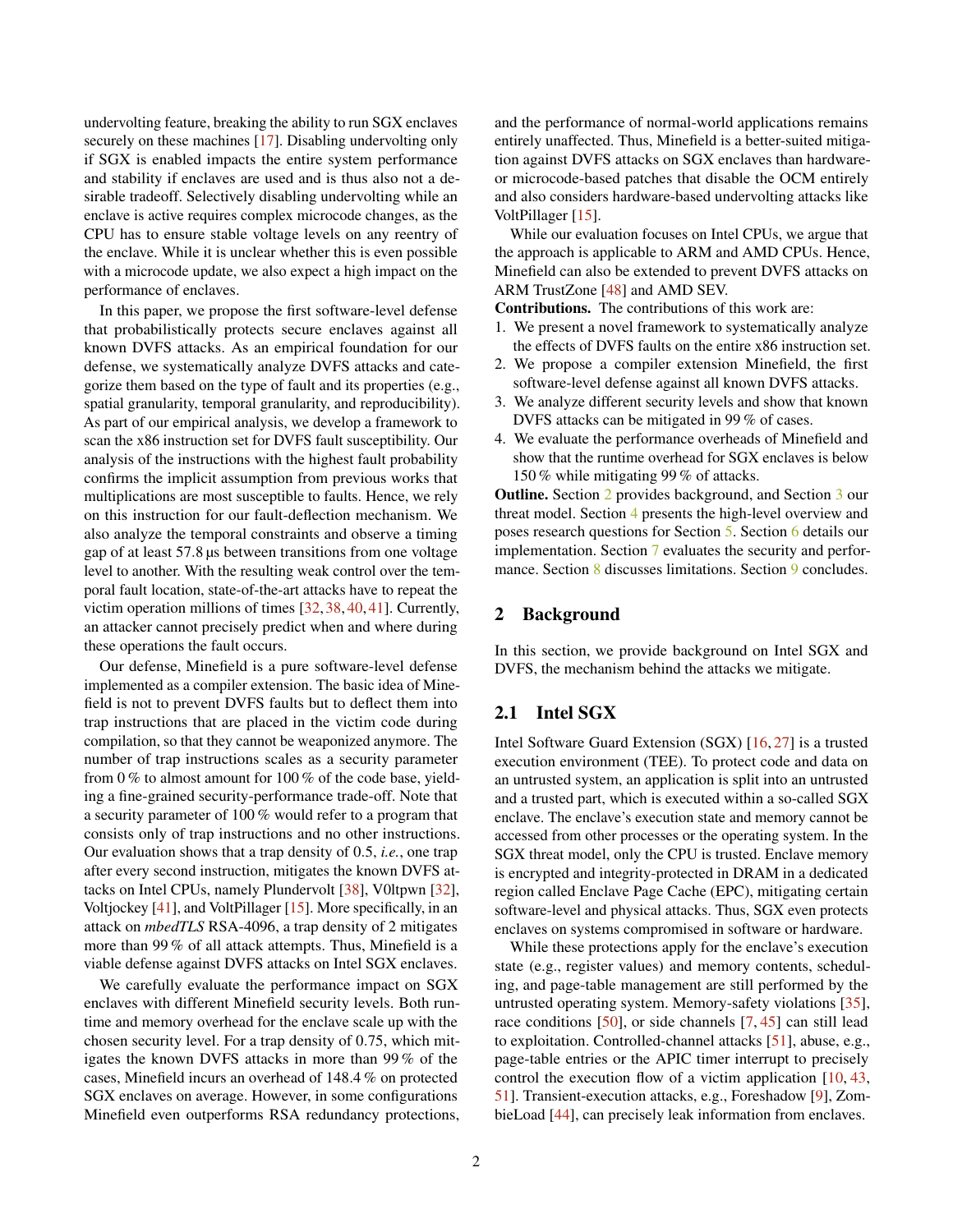## 2.2 Power Management (DVFS)

Modern CPUs in smartphones, laptops, and servers, have different energy requirements. Especially mobile devices require constant energy balancing. Operating systems try to maximize the battery runtime while still providing sufficient computing power to handle the user's tasks. For dynamic adaption to the user's needs, modern CPUs implement Dynamic Voltage and Frequency Scaling (DVFS). DVFS allows changing the voltage and frequency from privileged software via modelspecific registers (MSR) [\[27\]](#page-14-6). However, the overclocking mailbox (OCM) interface allows to change the alignment between voltage and frequency, e.g., reduce the operating voltage at a specific frequency.

Undervolting and overclocking have become important to personal computer owners, especially for gaming computers (overclocking) and laptops (undervolting). While system stability has always been a concern in these communities, only recently researchers discovered that these interfaces can be abused for attacks. The first DVFS-based fault attack [\[48\]](#page-15-3) overclocked an ARM CPU, leading to fault injection in the TrustZone trusted execution environment. More recently, several works have explored undervolting as a means to inject faults into the Intel SGX trusted execution environment [\[15,](#page-14-0) [32,](#page-14-1) [38,](#page-15-0) [41\]](#page-15-2). These works have in common that they modify the operating voltage during the execution of critical instructions leading to a computational error propagating into the result of these instructions. These faulty results lead to incorrect behavior inside a (correct and bug-free) program. These results then lead to exposure of secret data from enclaves, e.g., by faulting index calculations of array accesses. Faulty results can also occur within cryptographic primitives, e.g., enabling differential cryptoanalysis on AES-NI.

The main difference between previous works is the way the operating voltage is changed. VoltJockey [\[41\]](#page-15-2), V0ltpwn [\[32\]](#page-14-1), and Plundervolt [\[38\]](#page-15-0) assume the SGX threat model and use privileged access to the OCM. These attacks can be mounted purely from software and only require access to the OCM MSR. VoltPillager [\[15\]](#page-14-0), on the other hand, uses additional hardware to send messages directly to the voltage regulator unit on the mainboard. Hence, currently, there is no software mitigation against it, leaving SGX enclaves unprotected.

## <span id="page-2-0"></span>3 Attacker Model

In this section, we provide the attacker model for Minefield. We base our attacker model on the previously published attacks [\[15,](#page-14-0) [32,](#page-14-1) [38,](#page-15-0) [40,](#page-15-1) [41,](#page-15-2) [48\]](#page-15-3) and our own experiments.

Attacker Privileges. Our mitigation, Minefield, works under the widely adopted SGX threat model and assumes a privileged attacker who controls the operating system and the BIOS. As for the hardware, the attacker has direct physical access to the CPU and the mainboard, enabling the attacker to mount DVFS attacks [\[15,](#page-14-0) [32,](#page-14-1) [38,](#page-15-0) [40,](#page-15-1) [41,](#page-15-2) [48\]](#page-15-3). This includes

attacks like VoltPillager [\[15\]](#page-14-0) intercepting and issuing bus commands to the onboard voltage regulators circumventing the OCM. We assume that the faulting behavior of VoltPillager does not differ from the software issued undervolt as both approaches influence the core voltage (see Section [8\)](#page-12-0).

The enclave does not require the OCM to be disabled by a given local attestation. Hence, if the enclave is built using Minefield, the attestation does not have to verify whether the microcode disabling the undervolting functionality is active. The attacker does not exploit bugs inside the enclave's code, nor the software surrounding the enclave initialization, nor side-channel attacks to extract secret information from the enclave. As our defense focuses on fault attacks, we consider side-channel attacks [\[43\]](#page-15-8) (e.g., cache attacks on SGX) an orthogonal problem. However, we discuss the implications of the mitigation on side-channel robustness in Section [8.](#page-12-0)

Fault-Injection Capabilities. The attacker can attack the enclave execution with DVFS attacks and induce faults inside the results of machine instructions. We assume that the attacker controls the environment with the same precision as in known DVFS attacks [\[15,](#page-14-0) [32,](#page-14-1) [38,](#page-15-0) [40,](#page-15-1) [41,](#page-15-2) [48\]](#page-15-3). Importantly, no previous DVFS attacks was able to:

- 1. precisely target an arbitrary bit inside an instruction result (but mounted attacks that work with random bit flips),
- 2. precisely control how many bits flip (but report various faults from a single bit to multi-byte flips [\[38\]](#page-15-0)),
- 3. precisely control the timing (undervolting windows are multiple microseconds),
- 4. precisely control which instruction is faulted (*i.e.*, many instructions are at risk of fault due to the length of the undervolting window). Certain instructions are found to be more susceptible to DVFS-based fault injection.

We assume that the attacker has the capabilities from these previous works since there is currently no indication that the OCM enables even stronger and more precise attacks.

No single-stepping. In particular, no known attack can combine single-stepping, e.g., using controlled-channel attacks to target a specific instruction, with a DVFS-based fault attack. Given the significant amounts of code executed during context switches in controlled-channel attacks, there is reasonable doubt that such an attack can be mounted reliably. Furthermore, controlled-channel attacks can also be mitigated using T-SGX [\[46\]](#page-15-10), entirely preventing single-stepping of SGX enclaves, or other interrupt-monitoring mechanisms [\[13,](#page-14-8) [21\]](#page-14-9). Hence, we assume that the attacker cannot target a single instruction this way. We discuss possible mitigations against a stronger attacker with single-stepping in Section [6.2.1.](#page-8-1)

## <span id="page-2-1"></span>4 High-Level Overview of Minefield

In this section, we provide a high-level overview of Minefield and the research questions we have to answer before designing it. The main goal is allowing the operating system to still control the undervolting of the CPU while ensuring that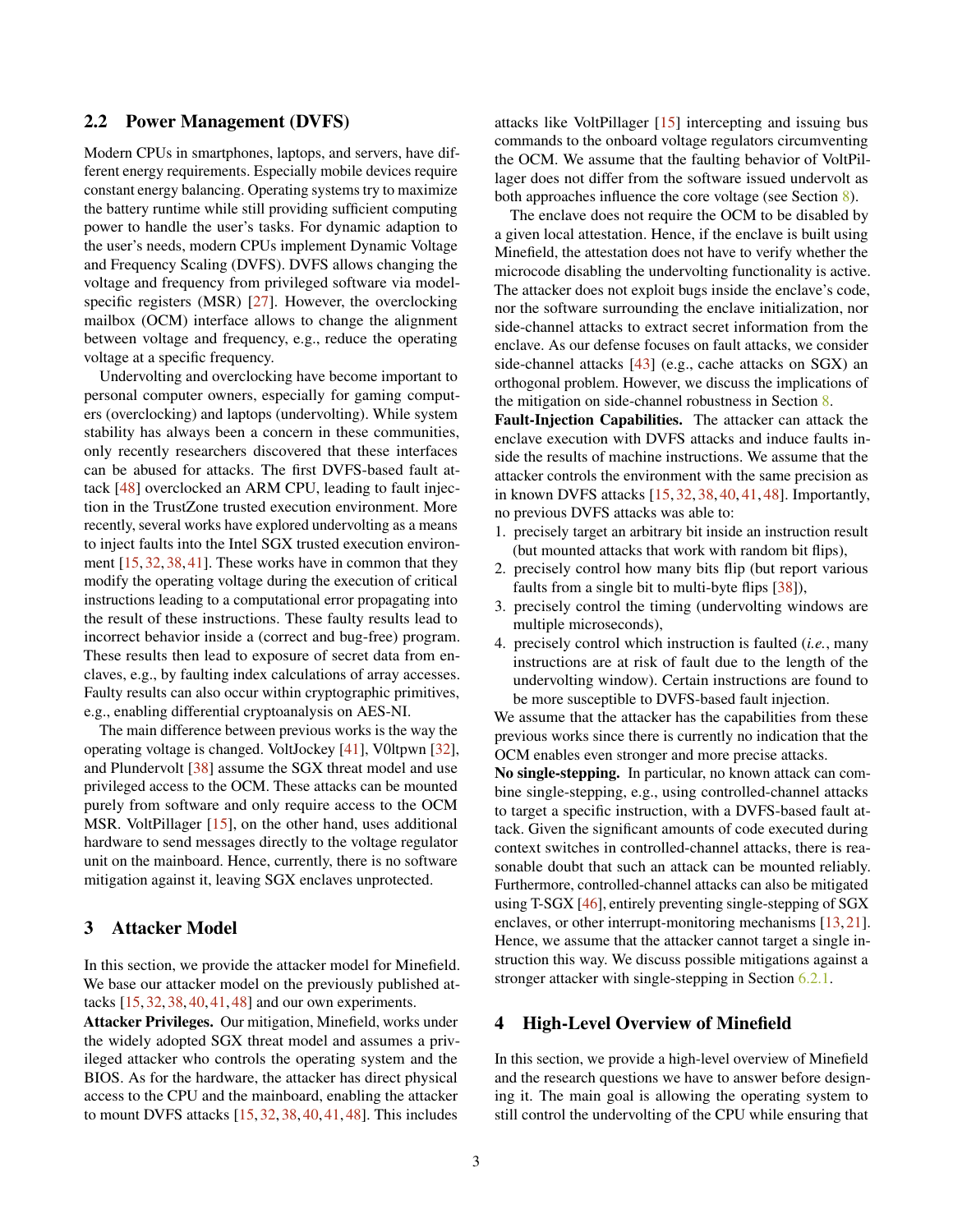<span id="page-3-1"></span>

Figure 1: An overview of Minefield. The compiler part of Minefield interleaves the instruction stream with trap instructions and code to detect faults in these instructions. A library is linked to the enclave handling detected faults at runtime.

enclaves cannot be exploited. Minefield relies on an LLVM compiler extension to automatically place trap instructions in the code. Minefield has a security parameter to fine-tune the application-specific security-performance trade-off based on the required security guarantees. This makes Minefield an easily adaptable mitigation without changes in the protected software and with individual security levels per application.

Figure [1](#page-3-1) shows an overview of Minefield and its components. Minefield consists of an LLVM compiler extension (Section  $6.1$ ) used to compile SGX enclaves, as well as a runtime library (Section [6.2\)](#page-8-2) to check for faults and handle them. The compiler extension compiles unmodified source code and adds additional trap instructions to the binary. The trap instruction is an instruction highly susceptible to DVFS faults. Hence, the result of the trap instruction is used to detect faults that the enclave can then handle. Designing Minefield requires answering three research questions as follows.

## <span id="page-3-3"></span>4.1 Research Questions

While our approach may appear intuitive, a thorough analysis of DVFS-based fault attacks is necessary to ensure that Minefield is not built upon potentially wrong assumptions. Furthermore, even if the assumptions as outlined in the threat model hold, there remains a set of unanswered questions on the precise attacker capabilities. In the following, we ask three research questions we need to answer.

*RQ1*: Is there an **instruction** highly susceptible to faults, and if so, how can we find this instruction?

Although all the published attacks [\[32,](#page-14-1) [38,](#page-15-0) [48\]](#page-15-3) show that instructions can be faulted based on concrete instances of instructions, there is no comprehensive analysis on which instructions can be faulted. V0ltpwn [\[32\]](#page-14-1), Plundervolt [\[38\]](#page-15-0), and VoltJockey [\[41\]](#page-15-2) indicate that multiplications are highly susceptible to faults on all evaluated systems. However, without a comprehensive analysis, this remains an assumption that must be further analyzed, as we do in Section [5.1.](#page-3-2)

*RQ2:* What is the temporal and spatial precision of DVFSbased fault attacks?

Previous work induced single faults by repeating the target application until the fault hit the correct instruction [\[32,](#page-14-1)[38,](#page-15-0)[40,](#page-15-1) [41\]](#page-15-2). However, the precision for inducing faults is unknown. In Section [5.2,](#page-4-0) we analyze the capabilities of an attacker using DVFS to inject faults. We show that faults cannot be injected with arbitrary precision. Moreover, we show that there is a minimum time window between two undervolts.

| <i>RQ3</i> : How can an enclave react when <b>detecting</b> a fault? |  |
|----------------------------------------------------------------------|--|
|----------------------------------------------------------------------|--|

Detecting a fault is not sufficient. An enclave has to react to the fault as well. Without replay protection in SGX [\[37\]](#page-15-11), attacks could be repeated at a high frequency, even if a fault is detected. Thus, it is insufficient to simply terminate the enclave, especially when an attacker can arbitrarily retry inducing a fault. We discuss possible solutions in Section [5.3.](#page-5-0)

Based on our analysis in Section [5,](#page-3-0) we present the design and implementation of Minefield in Section [6.](#page-6-0)

## <span id="page-3-0"></span>5 Analysis of Research Questions

In this section, we analyze the capabilities of software-based fault-injection attacks to answer the research questions asked in Section [4.1.](#page-3-3) We exhaustively test the fault susceptibility of x86 instructions (RQ1) using an automated framework in Section [5.1.](#page-3-2) Moreover, we analyze the capabilities of an attacker to inject faults (RQ2), *i.e.*, the type of fault, as well as the spatial and temporal precision, in Section [5.2.](#page-4-0) Finally, we discuss the handling of detected faults (RQ3) in Section [5.3.](#page-5-0)

### <span id="page-3-2"></span>5.1 RQ1: Instruction Susceptibility to Faults

To determine the fault characteristics, we analyze instructions of the x86 instruction set during critical undervolting conditions and monitor the faults injected into the results. The goal is to find a suitable trap instruction with the highest fault susceptibility that is used by Minefield to detect faults. Therefore, we implement an analysis framework to determine instructions that are usable as trap instructions and to get a more in-depth insight into how undervolting affects instructions.

Design. Our framework is designed to exhaustively test all unprivileged x86 instructions for multiple levels of undervolting. The design of our framework is illustrated in Figure [2.](#page-4-1) The basic idea is to test an instruction multiple times. In each test, the instruction is run once in a stable environment and once in an undervolted environment. For both runs, the same randomly-generated inputs are chosen. The framework records the output values for both runs and compares them. If the output differs, the undervolting led to a fault, and the instruction, its parameters, and the undervolting level are reported. As outlined, this test is performed multiple times for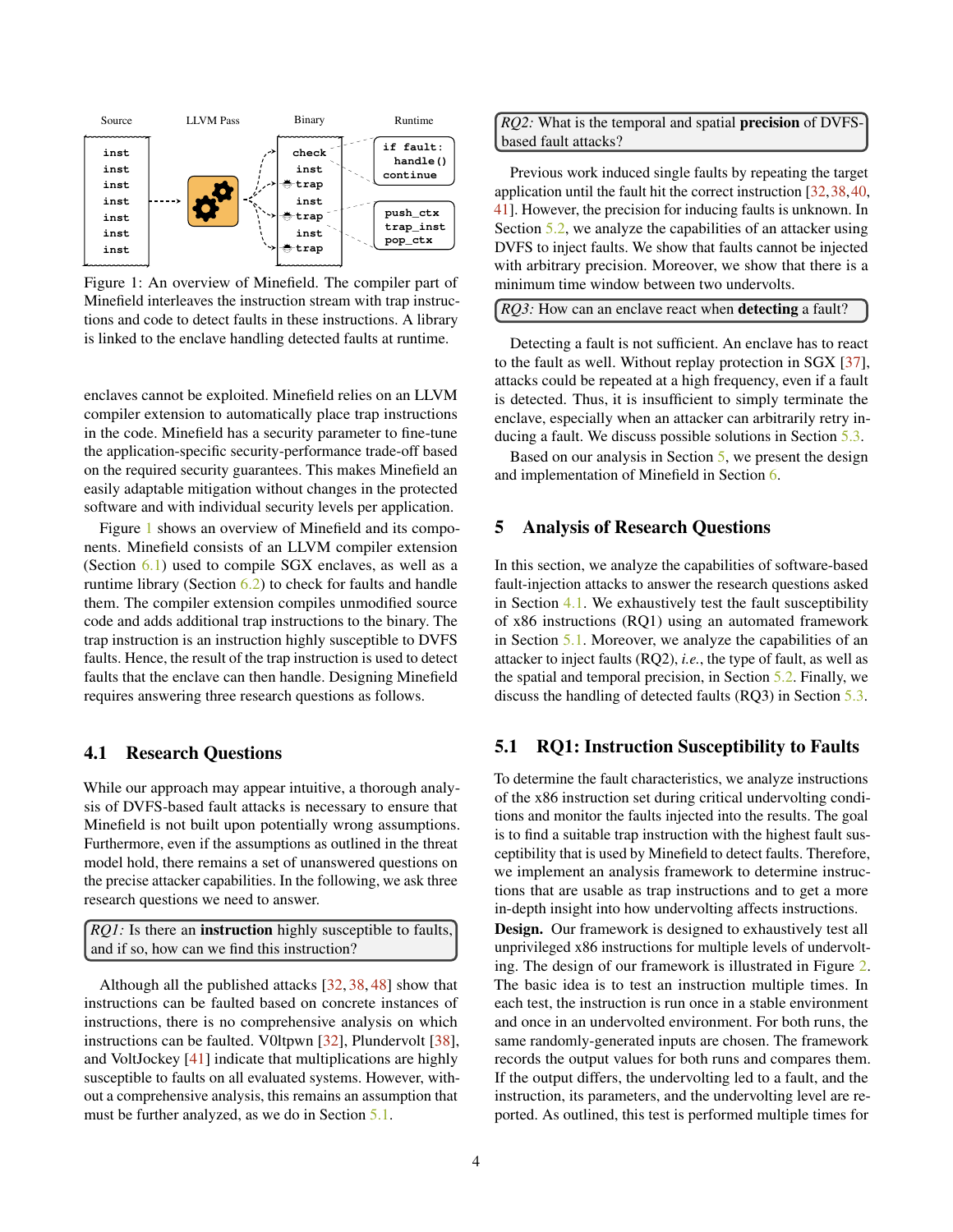<span id="page-4-1"></span>

Figure 2: The framework to find trap instructions. Based on a machine-readable list of instructions, the framework executes all unprivileged instructions with random arguments, once normally and once undervolted. If the output differs, the instruction is reported as being susceptible to faults.

each instruction, namely with different input parameter values and undervolting levels and CPU frequencies.

Our test framework stores the bit difference of the expected result and the faulted result, *i.e.*, the bit location where the fault occurred. Furthermore, the framework analyzes the type of the fault, *i.e.*, whether it is a stuck-at-zero or stuck-at-one fault, or a bit flip. To measure the precision of the fault injection, we also record the temporal and spatial distance between two faulted operations. Consequently, our framework can determine the lowest observed temporal and spatial distance between two faults. This can later be used as a basis to determine appropriate security levels.

Implementation. To test the instructions defined in the x86 ISA, we use the list from Abel et al. [\[2\]](#page-13-3), which contains all x86 instructions, including all ISA extensions, as well as the input, output, and side effects of the instruction. The framework automatically generates assembly code to parametrize these instructions. The generated assembly code is placed inside a loop to repeat the instruction multiple times. It is then compiled into a dynamic library for the test environment to load and evaluate. The framework allocates buffers for the instructions' state, e.g., registers and flags, and runs the instruction loop. The instruction in the loop then fills the buffers with all the changed state produced by the 1 000 000 iterations. Instructions that change the program's control flow are handled by setting the jump destination to an instruction after the jump that sets a flag to indicate that the jump was either taken or not.

The framework uses the same undervolting mechanism as Plundervolt [\[38\]](#page-15-0), V0ltpwn [\[32\]](#page-14-1), and VoltJockey [\[41\]](#page-15-2), namely the OCM MSR 0x150. This MSR allows reducing the operating voltage for a short duration by modifying the voltage offset. When the undervolted execution is completed, the nominal voltage is restored, and the results are analyzed for bit errors. In this step, the framework compares the results of the undervolted instruction with the normal execution of the instruction. Each loop iteration is independent of the previous, so a fault inside one iteration is only visible in the iteration's outputs and does not influence other iterations.

To exhaustively test and analyze the instructions, we split the analysis into three distinct phases. First, we search for *faultable* instructions across all the tested CPUs at a fixed frequency and vary the undervolting offset until we see repeated system freezes or unrecoverable machine check errors. The framework monitors the response time and restarts over a remote power switch to recover from a system freeze. We store each reported faulted instruction into a global set of faultable instructions. Second, we use the set of faultable instructions to characterize the faulting behavior further. We execute each faultable instruction on each physical core of each CPU, with both varying frequency and undervolting offset. This analysis shows the minimum undervolt needed to observe a fault over the tested frequencies for each core. To evaluate the effect of other instructions on the faulting instruction, we tested each faultable instruction with all the other faultable instructions and evaluate if the faulting behavior is influenced.

Results. We analyzed 5 Intel CPUs with different microarchitectures, each running the same image with Ubuntu 21.04 with Kernel version 5.11. We list the exact CPUs in Table [2](#page-16-0) (Appendix [B\)](#page-15-12). For each CPU, we analyze each physical core, resulting in a total of 26 analyzed cores. Our experiments did not observe different faulting behavior for the sibling threads, but we observed differences between the physical cores. In the instruction finding phase, we executed 1258 instructions and instruction variants, *i.e.*, same instruction but with different mnemonics, from the base, SSE, SSE2, FMA, AVX, AVX2, and AES instruction set, fixed the frequency to 3000 MHz. This analysis revealed 71 faultable instructions variants with 12 unique instructions. We analyzed the first faulting point for each of these unique instructions by varying the frequency from 2000 MHz to 4000 MHz (if available) in 500 MHz steps. Table  $2$  (Appendix [B\)](#page-15-12) shows the faulting point results.

From our experiment, we found that imul has the highest fault probability. Table [2](#page-16-0) shows the analysis of imul in combination with different instructions. imul does not only fault well in isolation, but this behavior is also observable when combined with other instructions. The imul instruction faults in 92.1 % of all cases when other instructions also fault. For 1.5 % of the faulty instructions we need an additional aesenc instruction to detect the faults. On one CPU, we did not observe any faults with AES and hence used a vorpd instruction to detect the remaining 6.4 % faultable instructions.

Moreover, the imul instruction already suffers from faults at *smaller* undervolting offsets. This is in accordance with recent works [\[32,](#page-14-1)[38\]](#page-15-0) that focus on imul as well. Hence, imul is ideal as a trap instruction to monitor if the CPU is driven near the specification limits. In Section [7.1,](#page-8-3) we also show that this property holds when using imul in full programs.

## <span id="page-4-0"></span>5.2 RQ2: Fault-Injection Capabilities

The security level of Minefield is related to the fault-injection capabilities of the attacker. Prior work [\[32,](#page-14-1) [38,](#page-15-0) [40,](#page-15-1) [41\]](#page-15-2) did not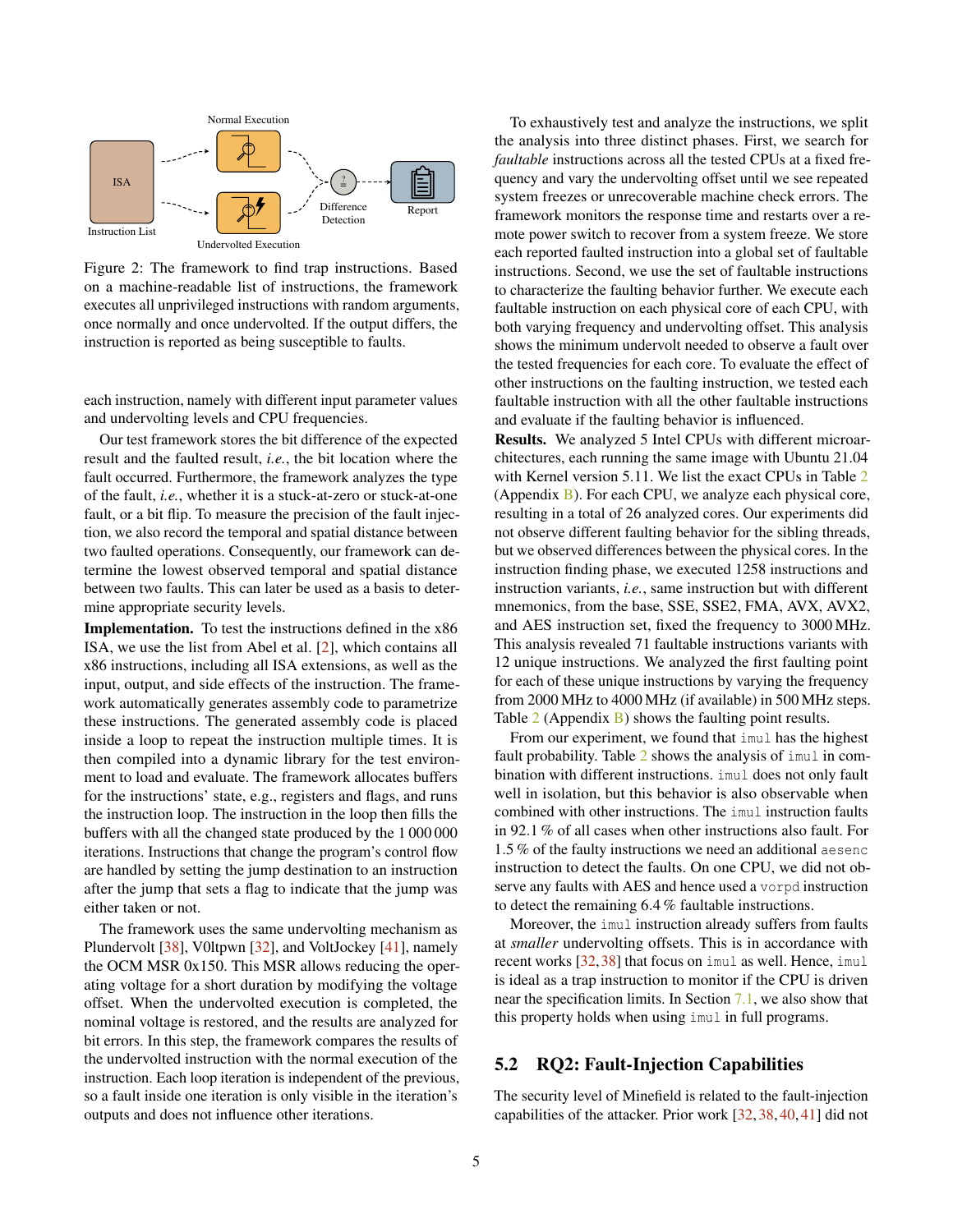<span id="page-5-1"></span>

Figure 3: The minimal undervolting time window for two distinct CPU frequencies.

comprehensively analyze properties, e.g., the precision, of the faults but simply measured the probability of being able to fault the target instruction at any point when running it in a long loop. However, to provide strong security guarantees, we analyze DVFS-based fault injection in more detail, *i.e.*, the fault model [\[5\]](#page-13-4). The fault model includes types of errors, temporal and spatial precision, and the number of faults that can be injected in one execution [\[20\]](#page-14-10). Our fault model is based on prior work [\[32,](#page-14-1) [38,](#page-15-0) [40,](#page-15-1) [41\]](#page-15-2) and our own experiments, and considers spatial and temporal *precision* and the *type* of faults. Temporal and Spatial Precision. Previous work [\[32,](#page-14-1)[38,](#page-15-0)[40,](#page-15-1) [41\]](#page-15-2) did not analyze where faults can be injected. Typically, faults can occur at a random location [\[6\]](#page-13-5), or can be induced for instruction sequences or surgically for single instructions. So far, no paper has shown that it is possible to induce DVFS faults with such surgical precision. Our experiments also indicate that targeting a single instruction with DVFS faults is impractical. Figure [3](#page-5-1) shows a histogram for the experimentally measured minimum undervolting time at two different CPU frequencies. The average undervolting duration at 1 GHz is around 220 µs, which are 220 000 cycles. The shortest undervolting duration we observe is 57.8 µs, *i.e.*, 57 800 cycles. Hence, to target a single instruction, an attacker would have to target a code sequence where the victim instruction is the only instruction susceptible to a fault within this window.

The minimal length of the undervolting window also influences the timing of faults. First, the minimal duration of the undervolting limits the frequency in which an attacker can induce faults. The CPU requires time to change the voltage. This is true both for reducing as well as increasing the voltage. As shown in Figure  $3$ , the durations are not constant but subject to variations in the microsecond range, depending on the CPU frequency and also the CPU itself. We do not have an explanation for this effect. However, as a consequence, undervolting precisely the same instruction sequence multiple times is infeasible. When undervolting, there is always a non-negligible probability that several instructions before or after the targeted instruction are undervolted as well.

Fault Types. In addition to the precision, it is also important what types of faults can be injected. Typical fault models consider stuck-at-zero, stuck-at-one [\[18\]](#page-14-11), random faults [\[23\]](#page-14-12), or flips in one or more bits [\[19,](#page-14-13)[33\]](#page-14-14). There are more specialized fault models, e.g., bits with a bias [\[39\]](#page-15-13).

We based our analysis of the fault types on our experiments and the results in prior work  $[32,38,41]$  $[32,38,41]$  $[32,38,41]$ . Table [1](#page-16-1) (Appendix [A\)](#page-15-14) shows the detailed fault characteristics of each observed fault of our previous analysis. We confirm that a fault can influence one bit to multiple bytes. Further analysis revealed that we observe stuck-at-zero faults for instructions executing bitwise logical operations, *i.e.*, *VAND*, *VXOR*, and *VOR*. However, the faults of imul and further susceptible instructions behave randomly, *i.e.*, all observed bit positions can flip in both directions. Moreover, the affected bits differ between the physical CPU cores [\[32\]](#page-14-1). Hence, for the fault model, we assume that an attacker can flip between one and all bits of imul's result to random values.

There is no difference if an ALU instruction is faulted or the address generation in a load or store instruction. In all cases, an attacker cannot choose the location of the bits, the number of bits, or the values of the bits.

## <span id="page-5-0"></span>5.3 RQ3: Handling Faults

While detecting a fault is a vital requirement for Minefield, it is not sufficient for protecting an enclave if the fault is not handled correctly. Hence, an important part of Minefield is the fault handler. We identified two different strategies for handling faults such that they cannot be exploited.

Cancel. The straightforward approach is to stop further execution as soon as a fault is detected. Aborting ensures that no further instructions are executed that potentially consume the faulted data. An abort handler does not require any change to the enclave code. To abort the enclave, the handler can either execute an illegal instruction, e.g., ud2, or simply stop execution by entering an endless loop. Note that Minefield does not suffer from false positives (cf. Section [7.1\)](#page-8-3), *i.e.*, enclave execution is never wrongly aborted.

While abort handlers are straightforward, they may open new attack surface: An attacker could repeat the attack at a high frequency to increase the chance of bypassing our detection in one of the runs. Potentially, by knowing where the detection was triggered, the attacker might even improve the attack further. Without secure persistent storage and replay protection, the enclave developer must provide additional infrastructure to prevent the enclave from being started again. The SGX ecosystem already provides the EPID attestation method [\[31\]](#page-14-15), allowing to identify a specific CPU, practically solving the replay protection problem if a remote trusted third party is available. We discuss different solutions in Section [8.](#page-12-0)

One possibility to reduce the frequency of restarts is to use monotonic counters [\[24\]](#page-14-16). These counters can only be read and incremented and are persistent across enclave restarts and also system restarts. Hence, by incrementing the counter on a fault, the enclave can track the number of total faults and decide not to start when a certain number of faults was detected. However, even with the counters, it is not possible to entirely prevent arbitrary execution of the enclave as the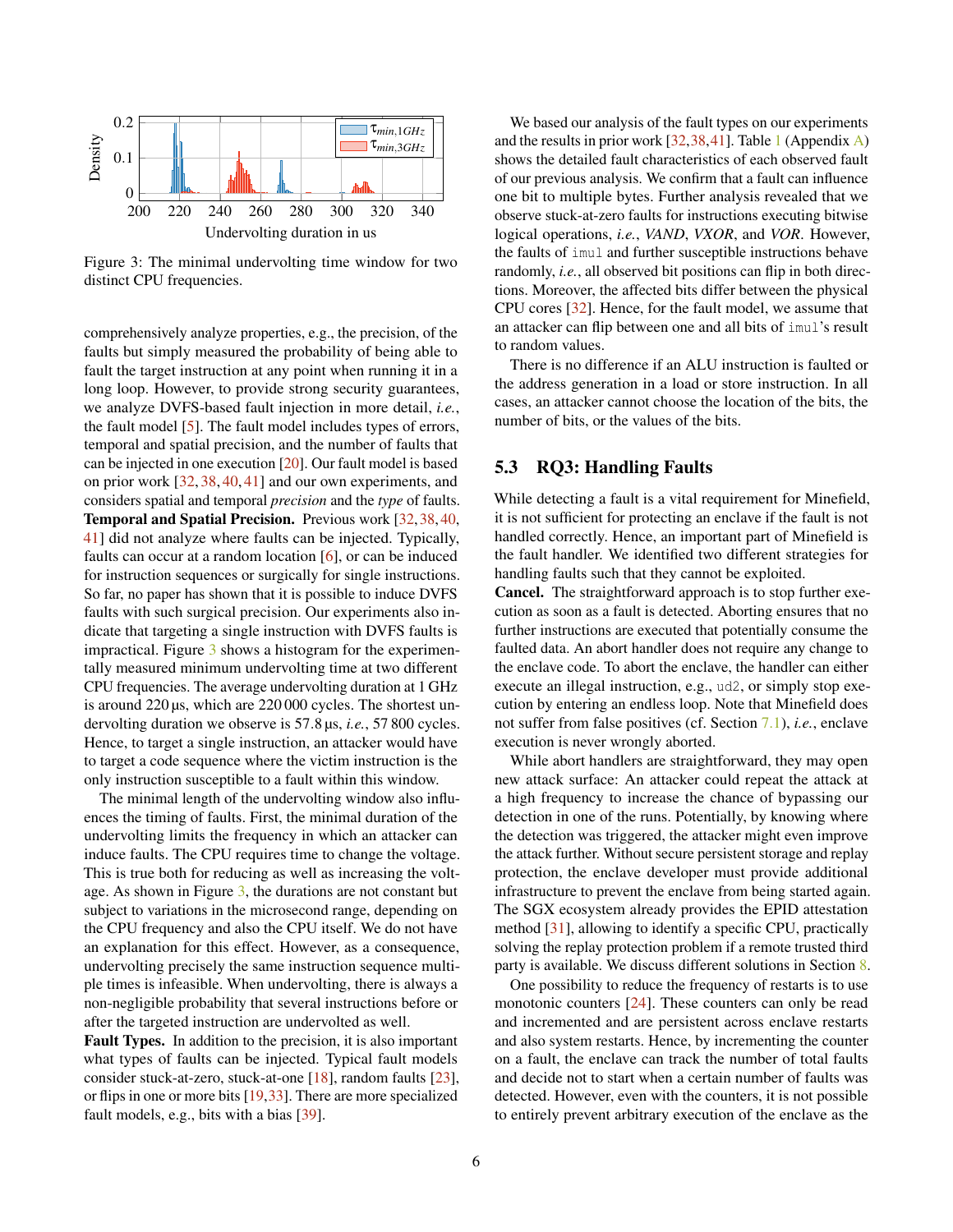counters can be destroyed by re-installing the Intel PSW or by removing the BIOS battery [\[37\]](#page-15-11). Still, this at least slows down an attacker and might make an attack infeasible. We further discuss the availability of monotonic counters in Section [8.](#page-12-0)

Retry. A different approach is to try to "hide" the fault and prevent its weaponization by restoring the state before the fault and repeating the instruction. The retry handling is more complex, as instructions are not generally idempotent. Thus, the retry handler cannot simply re-execute the instruction before the fault or the current basic block. To use a retry handler, a developer has to define checkpoints in the enclave code to which a fault handler can safely jump back. Inside the retry handler, a developer can then choose to which checkpoint to return based on where the fault was detected. The implementation of such checkpoints could make use of the already existing setjmp and longjmp C functions.

The retry handler has the advantage that the enclave can continue execution in the presence of faults. Thus, this approach has similar advantages to multiple executions with a majority vote  $[5, 14]$  $[5, 14]$  $[5, 14]$ , without the disadvantage of always executing code multiple times. The obvious disadvantage is that the developer has to take care of checkpoints at which execution can be retried. Moreover, the retry handler might provide an attacker with valuable information. As an attacker can monitor the execution time of the enclave, an attacker might learn that the fault was successfully injected. However, an attacker only learns that the fault definitely hit a trap instruction and not if the fault hit the target instruction. While this cannot be weaponized directly, it introduces a side channel (see Section [8\)](#page-12-0).

## 5.4 Results

Based on the results from analyzing the research questions, we provide a solid fault model for software-based DVFS fault attacks. We show that there are indeed instructions that are more susceptible to faults than others. We confirm that imul instruction exploited in prior work [\[38\]](#page-15-0) is indeed highly susceptible to faults, making it a perfect choice for Minefield's trap instruction. Furthermore, our analysis shows that an attacker cannot surgically induce faults. Both the temporal and spatial precision are limited by the minimal undervolting window of multiple microseconds. Hence, next to the instruction targeted by an attacker, there are always other instructions that are executed in the undervolted state as well. We can use this non-uniformity to place instructions with a higher chance to attract faults as trap instructions and enforce that the results of these trap instructions are not altered or faulted. Thus, these trap instructions enable us to protect the real instructions with a relatively simple mechanism against undervolting attacks. Depending on the number of inserted instructions, any induced fault is likely to also fault at least one of these inserted instructions.

## <span id="page-6-0"></span>6 Implementation of Minefield

In this section, we discuss the implementation details of Minefield. The implementation consists of two parts. The first part is a configurable LLVM compiler extension (Section [6.1\)](#page-6-1) for adding additional trap instruction to enclave code at compile time. The second part is the runtime environment integrated into the enclave for detecting and handling induced faults (Section [6.2\)](#page-8-2). Finally, Section [6.3](#page-8-4) describes how the changes are integrated into the SGX toolchain.

## <span id="page-6-1"></span>6.1 Compiler Extension

The compiler extension implements a *Machine Function Pass* inside the LLVM 11 [\[34\]](#page-14-18) backend. The *Machine Function Pass* allows inspecting each program's function on an x86 machine instruction level. Implementing Minefield in the backend ensures that it is language agnostic, as long as there is an LLVM frontend for the desired language. The compiler extension is responsible for placing trap instructions and generating the code that checks whether a fault was induced.

Trap Instructions. Based on our fault susceptibility analysis and the fault model (cf. Section [5\)](#page-3-0), we select imul as a default trap instruction, as it has the highest probability to fault when undervolted on our tested systems. In addition to this default trap instruction, a developer can also provide a different trap instruction to the compiler extension, e.g., a pair for AES and multiplication instruction. To keep track of the current state of our imul instruction, we use two distinct instances of the trap that only differ in the register operand. By placing both of these instances in alternating order, we ensure that the values in the two registers are at most one execution of the trap instruction apart. This placement is independent of the chosen trap instruction. The compiler also ensures that the basic block contains an even number of traps by adding an additional trap if necessary. This ensures that the registers must always have the same content at the start of a basic block, eliminating the need to store additional information about the current correct value as Figure [4b](#page-7-0) shows.

Placing Trap Instructions. Generally, trap instructions are placed between existing instructions, as illustrated in Figure [4.](#page-7-0) However, several practical obstacles have to be handled by the compiler. The trap instruction modifies the content of a register. Hence, the compiler has to know that the register used in the trap instruction is clobbered. Moreover, both the trap instruction and the code for detecting fault might modify the CPU flags, *i.e.*, the rflags register.

In addition to the problems of inserting a trap itself, we also have to decide *when* to insert a trap instruction. Inserting more traps leads to better security guarantees, while it impacts the performance negatively. We provide tuning parameters to find a trade-off between the performance and the provided security by the mitigation. We denote this parameter as the *placement density*. This parameter defines the ratio of trap instructions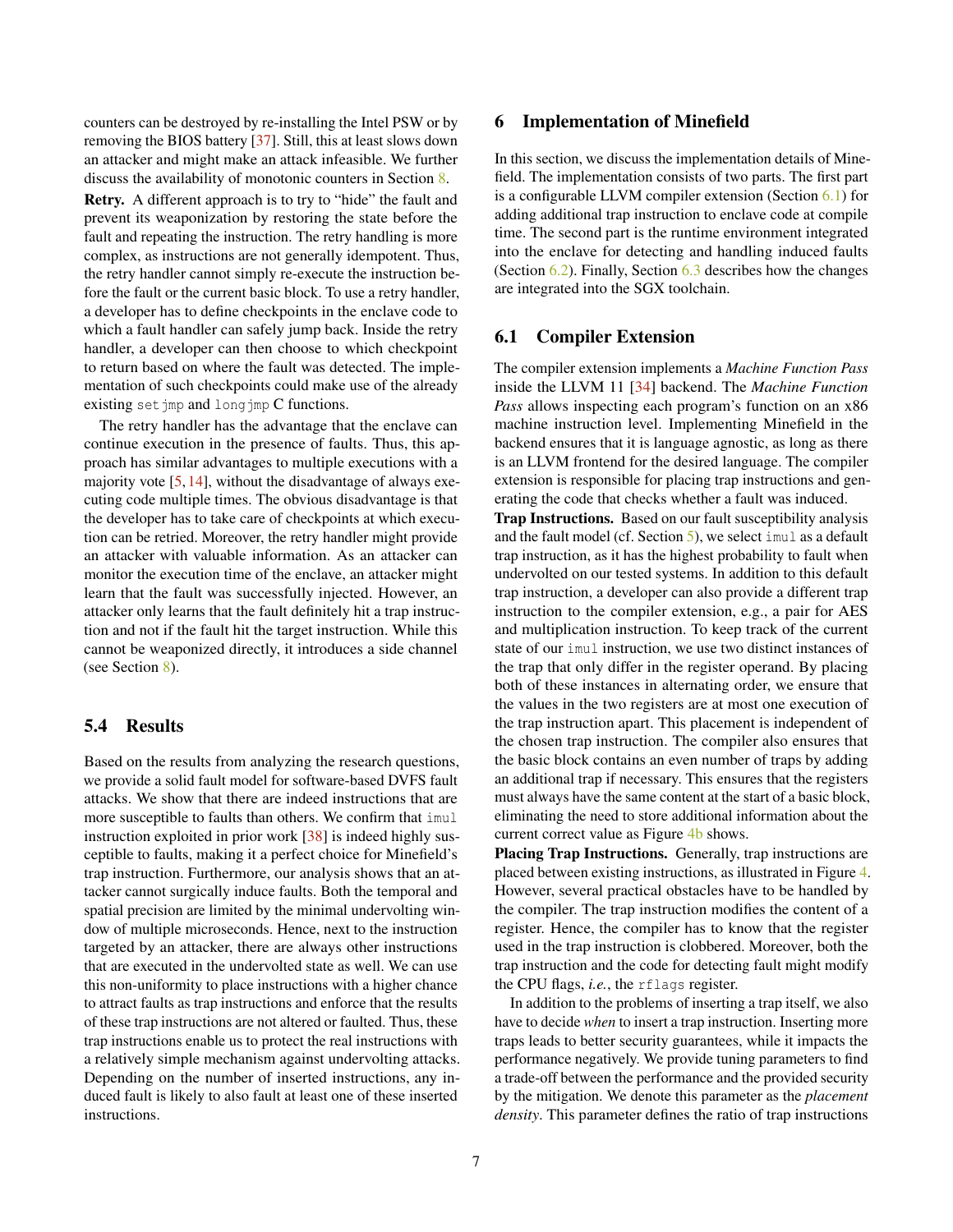<span id="page-7-0"></span>

(a) unmodified

(b) modified

Figure 4: Figure [4a](#page-7-0) shows the unprotected assembly instructions while Figure [4b](#page-7-0) shows the trap instruction sequence generated by Minefield with a placement density of 1.

<span id="page-7-1"></span>

Figure 5: Traps are inserted between normal instructions. To ensure the correctness of comparisons, no trap instruction is inserted directly between comparison and conditional jump but only at the two jump destinations. Trap instructions are checked at the beginning of each basic block.

to existing instructions, e.g., a density of 0 means that no trap instruction is placed, a density of 0.5 places a trap after every second instruction. If this parameter is chosen higher than one, we place multiple trap instructions after the original instruction. We also ensure that at least two trap instructions are placed inside a basic block such that the mitigation also works if the placement density is low.

As the compiler extension is implemented in the backend, inserting the trap instructions is straightforward. The compiler simply iterates over each of the instructions inside the basic blocks and can directly insert new instructions.

Handling Register Clobbering. If the placement density is greater or equal to 1, Minefield places a trap instruction basically after every instruction. As loading and storing a value from and to memory after every executed instruction incurs a high overhead, the trap instead operates solely on values stored registers. Minefield dedicates two general-purpose registers to fault checking to minimize the performance impact. For the general-purpose registers, we use R12 and R13. These registers have no special use in the System V Application Binary Interface. Both registers are defined to be callee-saved. Thus, no other function can change the content of the registers. As a result, Minefield even supports calling functions that have not been compiled with the compiler extension, making it fully backward compatible with existing code. Reserving a

general-purpose register inside the LLVM compiler infrastructure already excludes the register from the complete pipeline. Thus, no additional precautions are necessary.

In addition to the modification of the register, a trap can also modify the rflags register [\[26\]](#page-14-19), thus changing the architectural state and, with that, potentially the semantics of the original program. To prevent saving and restoring the flags all the time, we rely on the liveness analysis of LLVM. The LLVM infrastructure records which registers are currently alive and in use and which instruction consumes a given register (variable liveness analysis). Therefore, we can monitor when the flags register is in use. Typically, the content of the flag register is only relevant between a comparison and a conditional operation, e.g., a conditional jump. Minefield can simply omit the placement of trap instructions between an instruction that modifies and an instruction that acts on the flags register. This approach increases the performance without significantly reducing the security guarantees, as faults are checked in any case at the beginning of a basic block. We evaluate the correctness of this approach in Section [7.3.](#page-11-0)

Without relying on the liveness, the rflags would have to be saved before and restored after executing the trap. However, saving and restoring the state is expensive, as it involves pushing the flags to the stack (pushf) and restoring it from the stack afterward (popf). While this ensures the correctness of the generated code, it adds a non-negligible performance overhead to the fault checks. For testing purposes, we provide an additional compiler option to fall back to this slower approach and not use the liveness analysis of LLVM.

Fault-detection Code. To detect faults in the trap instruction, the compiler extension creates code for the fault detection. Minefield supports two ways of checking whether a fault occurred in a trap instruction. This check can either be *immediate*, *i.e.*, the detection code is inserted after every trap instruction. Alternatively, the check can be *lazy*, *i.e.*, the check is only performed at the start of a basic block. Nevertheless, despite the used method, a check is always performed at the basic block's beginning by simply comparing R12 and R13.

Both approaches have their advantages and disadvantages. *Immediate* checking results in a larger binary size and also a larger performance overhead. However, with *immediate* checking, the time between a fault and the detection of the fault is minimized. When using *lazy* checking, the trap instruction is verified at the beginning of each basic block. Hence, with lazy checking, the number of checks is reduced, increasing the performance but potentially increasing the time window in which a fault could be exploited.

*Immediate* checking seems intuitive. However, for instructions that only operate on registers and do not perform a memory access, *immediate* checking does not provide additional security since the faulted value is not visible outside of the registers of the CPU. With this observation, we can extend the *immediate* checking method to only check the trap instructions right before either a load or a store is executed.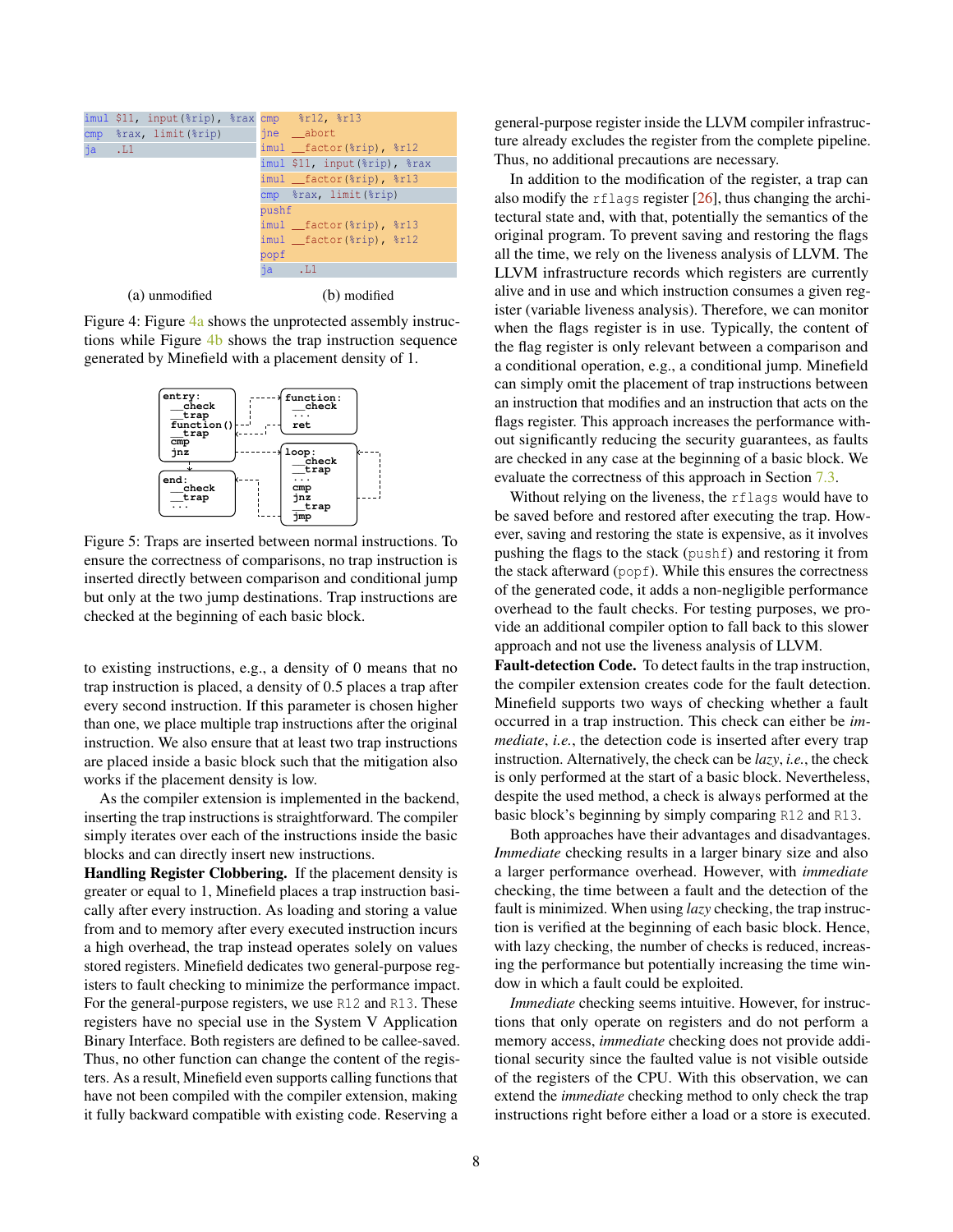This extension ensures that neither the load's address nor the store's address or data was previously faulted.

Basic Blocks and Control Flow Changes. There are two main reasons we chose to verify the trap instructions at the beginning of basic blocks, as shown in Figure [5.](#page-7-1) First, as per definition, control flow changes can only target the beginning of a basic block and never target instructions inside the basic block. We can ensure that checks placed at the beginning of basic blocks are always executed, regardless of the control flow conditions  $[1, 47]$  $[1, 47]$  $[1, 47]$ . Second, a basic block has one entry point but can have multiple exit points. A basic block can be exited by either calling a different function, by returning, or by jumping to a different basic block. Therefore, checking all the possible exit paths requires more checks that impact the performance without providing any benefits. Nevertheless, we still have to perform checks before return instructions since in LLVM, call instructions can be placed inside basic blocks.

## <span id="page-8-2"></span>6.2 Runtime Fault Handling

The second part of Minefield is the runtime library, statically linked into the enclave, which handles the detected fault. By default, an abort-handler callback is called when a fault is detected. The implementation of the actual fault handler is the responsibility of the enclave developer. This allows maximum flexibility for the developer, as depending on the threat model, there are different reactions to a detected fault.

Minefield also provides two default fault handlers that can be used in many scenarios. These fault handlers can either retry or cancel the execution of the enclave when a fault is detected, as outlined in Section [5.3.](#page-5-0)

#### <span id="page-8-1"></span>6.2.1 Monitoring Controlled-Channel Attacks

As already described in the attacker model (cf. Section [3\)](#page-2-0), there is no combined controlled-channel DVFS fault attack and due to the significant amount of code, it is unlikely that such an attack could be implemented reliably. Controlledchannel attack frameworks, such as *sgx-step* [\[10\]](#page-14-7) enable attackers to essentially single-step (and zero-step) an enclave. Thus, the attacker can step an enclave precisely to a single target instruction inside an enclave. If this technique could be combined with a DVFS attack, it could bypass our defense. There is a strong indication that such a combination cannot be mounted reliably, *i.e.*, the system freezes instead because of the substantial amount of micro-code executed during enclave entry. We also empirically validated this in our own experiments. When undervolting during enclave entry, the system easily freezes while the CPU restores the enclave state. We also emphasize that appropriate countermeasures against controlled-channel attacks (including single-stepping of SGX enclaves) already exist, e.g., T-SGX by Shih et al. [\[46\]](#page-15-10).

Integrated mitigation. As T-SGX would incur additional overhead, we also propose a more integrated solution to prevent single-stepping-assisted DVFS fault attacks. Similar to previous work [\[13,](#page-14-8) [21\]](#page-14-9), we can utilize the Save State Area (SSA) of the enclave to monitor any interruptions. When an enclave gets interrupted and the control flow is passed to the interrupt handler, the state of the enclave is stored inside the SSA of the enclave, including all the registers and additional enclave state. We can write a magic value to the position of the enclave RIP field inside the SSA and later check if this magic is still present or if it was overwritten by the CPU when exiting the enclave asynchronously. Frequent interruptions can be handled as described in previous works [\[13,](#page-14-8) [21\]](#page-14-9).

# <span id="page-8-4"></span>6.3 Toolchain Integration

At the time of writing, Intel does not officially support LLVM to build SGX enclaves with their SGX SDK. Compiling the SDK with clang instead of gcc fails due to gcc-specific features used in the SDK. Hence, to use the SDK for evaluation with Minefield, we had to apply small changes to the SDK version 2.[1](#page-8-5)0 to make it compatible to LLVM.

We only compile the trusted part of the SGX SDK with Minefield. This is sufficient, as only the trusted part is an attack target. The untrusted part is under the control of the attacker. Thus, there is no benefit in protecting this part. The protected part is responsible for the enclave initialization, the enclave entry calls, and the enclave exits. As a small part of the enclave entry and exit code is written in assembly, it needs to be manually patched, as the current prototype of Minefield does not support assembly files. In addition to the manual patching, we adopted the enclave entry function to set up the registers required for Minefield. There is no need for additional modifications inside the source code.

# <span id="page-8-0"></span>7 Evaluation

In this section, we evaluate the security (Section [7.1\)](#page-8-3), perfor-mance (Section [7.2\)](#page-10-0), and correctness (Section [7.3\)](#page-11-0).

# <span id="page-8-3"></span>7.1 Security

We evaluate the security of Minefield by evaluating the probability to detect induced faults for two different applications, a victim highly susceptible to fault attacks as used by Murdock et al. [\[38\]](#page-15-0), as well as a practical application based on *mbedTLS*. In both scenarios, we evaluate different undervolting levels and placement densities between 0 and 2 and show that Minefield can successfully protect these applications. Setup. We use SGX enclaves built with Minefield. All experiments are conducted on an Intel Core i5-8265U running Ubuntu 20.04.1 LTS. We focus on two different enclaves, one

<span id="page-8-5"></span> $1$ Our changes to the SDK, the source of Minefield, and the test enclaves are provided at: https://github.[com/iaik/minefield](https://github.com/iaik/minefield).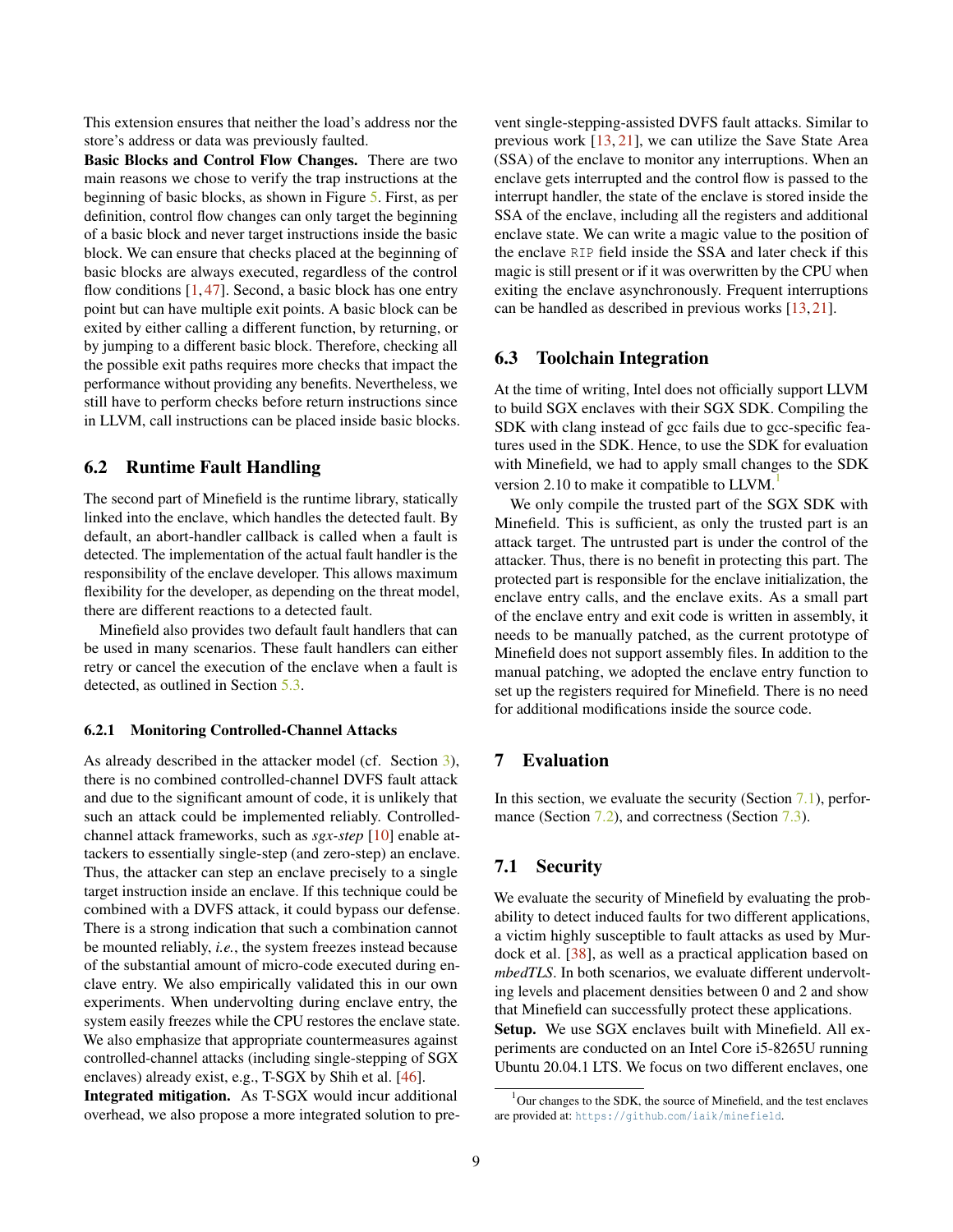<span id="page-9-0"></span>

Figure 6: The *recall* over the placement density for several undervolting offsets for the imul experiment.

enclave containing the Plundervolt multiplication proof-ofconcept [\[38\]](#page-15-0), and another enclave running *mbedTLS* [\[3\]](#page-13-7). As an abort handler, we use a function that reports faults without terminating the applications.

As a detection metric, we use the *recall* of Minefield. In our setup, the recall is calculated by dividing the number of experiments where the target was successfully faulted and the mitigation detected the fault ( $\mathcal{F}\&\mathcal{D}$ ) by the number of the experiments where the target was faulted (F). The *recall* is bounded between zero and one, where zero means that no fault was detected and one that all faults were detected. We use the *recall* instead of the *F-score* as a security metric since the *precision* of Minefield is consistently one. This is because the detection cannot observe *false negatives*. The check is entirely deterministic. Thus, it is not possible to detect a fault although there was no fault. Moreover, if we observe a fault inside a trap instruction, the system is already driven near the specification limits. Hence, even if the fault is only in a trap instruction, the execution of the enclave is no longer safe and should be terminated. As a consequence, there is no case where the trap instruction triggers without the system being compromised. For the two enclaves, we evaluate the *recall* for different voltage offsets and vary the placement density between 0 and 2 (cf. Section [6.1\)](#page-6-1).

## 7.1.1 Highly-susceptible Toy Victim

In the first scenario, we use a toy application inspired by the Plundervolt proof of concept [\[38\]](#page-15-0). In this application, we target four imul instructions executed 30 720 times inside a tight loop. The multiplications use the result of the previous iteration as input. Thus, any fault induced in a multiplication propagates to the final iteration's result. To detect a fault, it is sufficient to compare the final result to the ground truth. The

<span id="page-9-1"></span>

Figure 7: The *recall* over the placement density for several undervolting offsets for the *mbedTLS* experiment.

fault propagation has the advantage that no additional faultchecking code has to be inserted. This toy application has a high probability that a fault can be induced. Moreover, every fault is effective, leading to a change in the final result. Hence, from a defender's perspective, this application is close to the worst case, as nearly every instruction has to be protected.

Figure [6](#page-9-0) shows the recall when compiling this code with Minefield and inducing faults. We test different undervolting levels for which the rest of the system is still stable. We observe that the undervolting level itself does not significantly impact the probability of inducing a fault. As expected, the recall increases with the placement density of Minefield.

With a placement density of 0.5, we already recognize 80 % of the faults. If we further increase the placement density to 1, we can detect nearly all the faults for the different voltage offsets. We also observed that on one of our cores, the recall started to decline when increasing the placement density above 1.25. However, this does not directly correlate with the security. In that case, the overall probability of inducing a fault decreased drastically. Hence, we were rarely able to induce a fault at all. To better visualize this effect, we show in Figure [6](#page-9-0) the mitigation rate, *i.e.*, the inverse of the probability that an attacker faults the target instruction without the mitigation detecting it. For all placement densities above 0.75, the mitigation rate never dropped below 95 %.

This toy application shows that even if most instructions are susceptible to faults, and any fault is exploitable, Minefield can protect an application. Especially with a high placement density, there is a nearly arbitrarily adjustable trade-off between performance impact and security guarantees.

#### 7.1.2 Real-world Victim

The second scenario uses a more realistic application. We protect *mbedTLS* [\[3\]](#page-13-7) version 2.13 with Minefield. Due to its small codebase and simplicity, it can be easily used inside SGX enclaves [\[52\]](#page-15-16). As a constant target for side-channel attacks, *mbedTLS* also provides side-channel resilient implementations of the provided cryptographic algorithms [\[4\]](#page-13-8).

For our evaluation, we focus on the RSA signature algorithm of *mbedTLS*. As shown in previous work [\[38\]](#page-15-0), a fault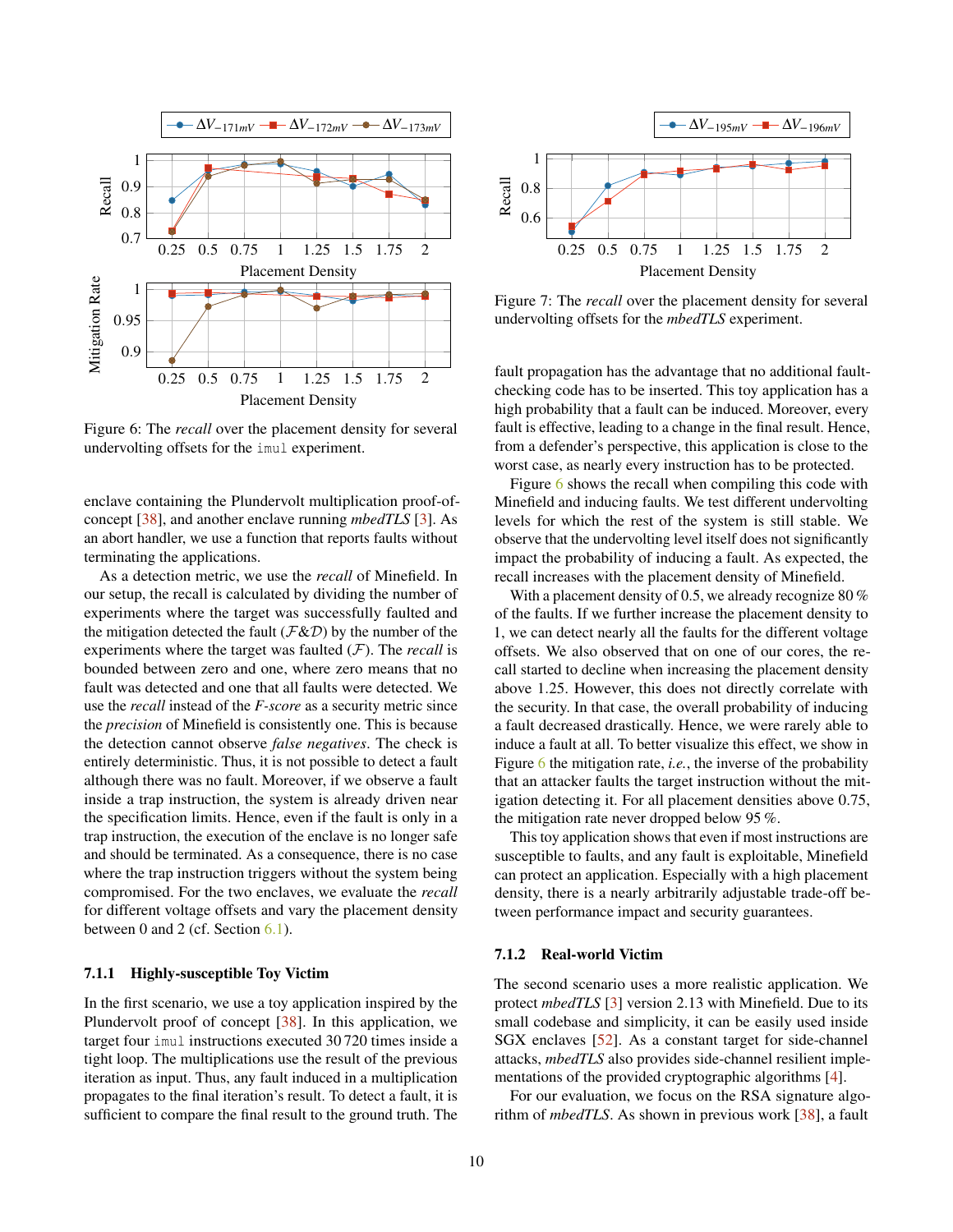during the signing can be sufficient to recover the private key. Hence, for the evaluation, we focus on the underlying *binary modulo exponentiation* function mbedtls\_mpi\_exp\_mod, which is directly used inside the library's RSA algorithm. We choose the input parameters for the function to represent a 4096-bit key. After the execution of the algorithm, we check whether the result of the function was faulted and also determine whether Minefield detected the fault. For each placement density, we perform 2000 encryptions. The voltage is reduced for each of these 2000 encryptions before entering the function and restored after the return from the encryption.

Figure [7](#page-9-1) shows the recall for the *mbedTLS* experiment. We observe a relatively high detection rate of 90% with a low placement density of 0.75 across two voltage offsets of −195 mV, *i.e.*, the first offset where we observe faults and −196 mV, *i.e.*, the last offset where the system did not freeze. Compared to the toy application, the undervolting offset of the *mbedTLS* example is lower since the executed codebase is more extensive.

#### 7.1.3 Results

For both our victims, Minefield reliably detects induced faults. Especially for higher placement densities, the probability of faulting a target instruction without triggering Minefield is very low. While the level of undervolting does not have a huge impact, we observe a trend that the mitigation performs slightly better if the CPU is driven more into critical conditions, *i.e.*, if we undervolt the CPU more.

For the analysis, we do not consider faults detected by Minefield that had no effect on the victim computations. In a real scenario, it is also desirable that these faults trigger the enclave's abort or retry mechanic, as a stable execution cannot be guaranteed. During our experiments, we observed on average 10 times more faults inside the trap instructions compared to the target imul instruction. This result also supports our choice for using imul as the default trap instruction.

## <span id="page-10-0"></span>7.2 Performance of Minefield

For the performance evaluation of Minefield, we evaluate three different metrics: the runtime overhead (Section [7.2.1\)](#page-10-1), the increase in code size (Section  $7.2.2$ ), as well as the one-time compile-time overhead (Section [7.2.3\)](#page-11-1).

#### <span id="page-10-1"></span>7.2.1 Runtime Evaluation

To evaluate the performance, we use the well-known *SGX nbench* benchmark suite for SGX. Additionally, we also evaluate the performance impact on *mbedTLS*, as we used this library for the security benchmark as well (see Section [7.1\)](#page-8-3). For *mbedTLS*, we also compare the performance overhead of Minefield to the integrated fault-mitigation technique.

SGX nbench. *SGX nbench* [\[49\]](#page-15-17) is an adoption of the traditional nbench benchmark suite for SGX enclaves. The benchmarks focus on classical benchmarks executed inside the enclave environment. We use this benchmark to evaluate the performance impact on actual performance code mitigated with Minefield including the SGX SDK. Each of the benchmarks is executed 25 times over a total duration of 2 h and 51 min. Figure [8](#page-11-2) shows an average overhead for a placement density 1 of 191.51 %. The overhead linearly increases to 400.12 % for a placement density of 2. In all cases, the standard deviation was below 1 %.

mbedTLS. *mbedTLS* [\[3\]](#page-13-7) already hardens the software implementation of its RSA algorithm against fault attacks. The mbedtls\_rsa\_private function used for encrypting data with the RSA key decrypts the complete ciphertext after encryption and compares if the decrypted message matches the provided function's input message. This is only possible since *mbedTLS* stores also the public key inside the private context.

With the built-in fault check, the RSA implementation takes on average 13.9 ms ( $n = 1000$ ,  $\sigma_{\bar{x}} = 0.064$ ) for one encryption with a 2048-bit key, where the public key is large, *i.e.*, it only has 6 leading zeros. When disabling the internal fault check, the same encryption takes on average 6.9 ms ( $n = 1000$ ,  $\sigma_{\bar{x}}$  $= 0.045$ ). Hence, the runtime overhead of the internal check of *mbedTLS* is 100.99 %. When using the same parameters with a small public key, *i.e.*, the key has 2031 leading zeros, the overhead decreases to 1.13 %. For comparison with Minefield, we compile the version without the internal check with Minefield. Figure [9](#page-11-3) shows the performance comparison over different placement densities. For large public keys (6 leading zeros), Minefield always performs better, regardless of the placement density. With a placement density of 0.75, we increase the performance by 71.42 % for full-length public keys compared to the internal verification of *mbedTLS*. We show in Section [7.1](#page-8-3) that with a placement density of 0.75 we already achieve a recall of 90 %. For small public keys (2031 leading zeros) and at the same placement density, we only decrease the performance by 17.23 % compared to the internal verification of *mbedTLS*.

#### <span id="page-10-2"></span>7.2.2 Code-Size Evaluation

As Minefield inserts additional code into an application, we compare the size of binaries created with Minefield and with the same compiler without any placed trap instructions. For evaluating the code size, we use the benchmarks used to evaluate the runtime overhead in Section [7.2.1.](#page-10-1) The code size is especially relevant for SGX, as the amount of physical memory usable by SGX is limited for all enclaves running on the system. We further discuss the memory impact in Section [8.](#page-12-0)

The code size is increased by the constant size of the runtime library linked to the enclave code (cf. Section [6.2\)](#page-8-2). Additionally, there is a variable increase based on the number of instructions in the enclave and the placement density. Fig-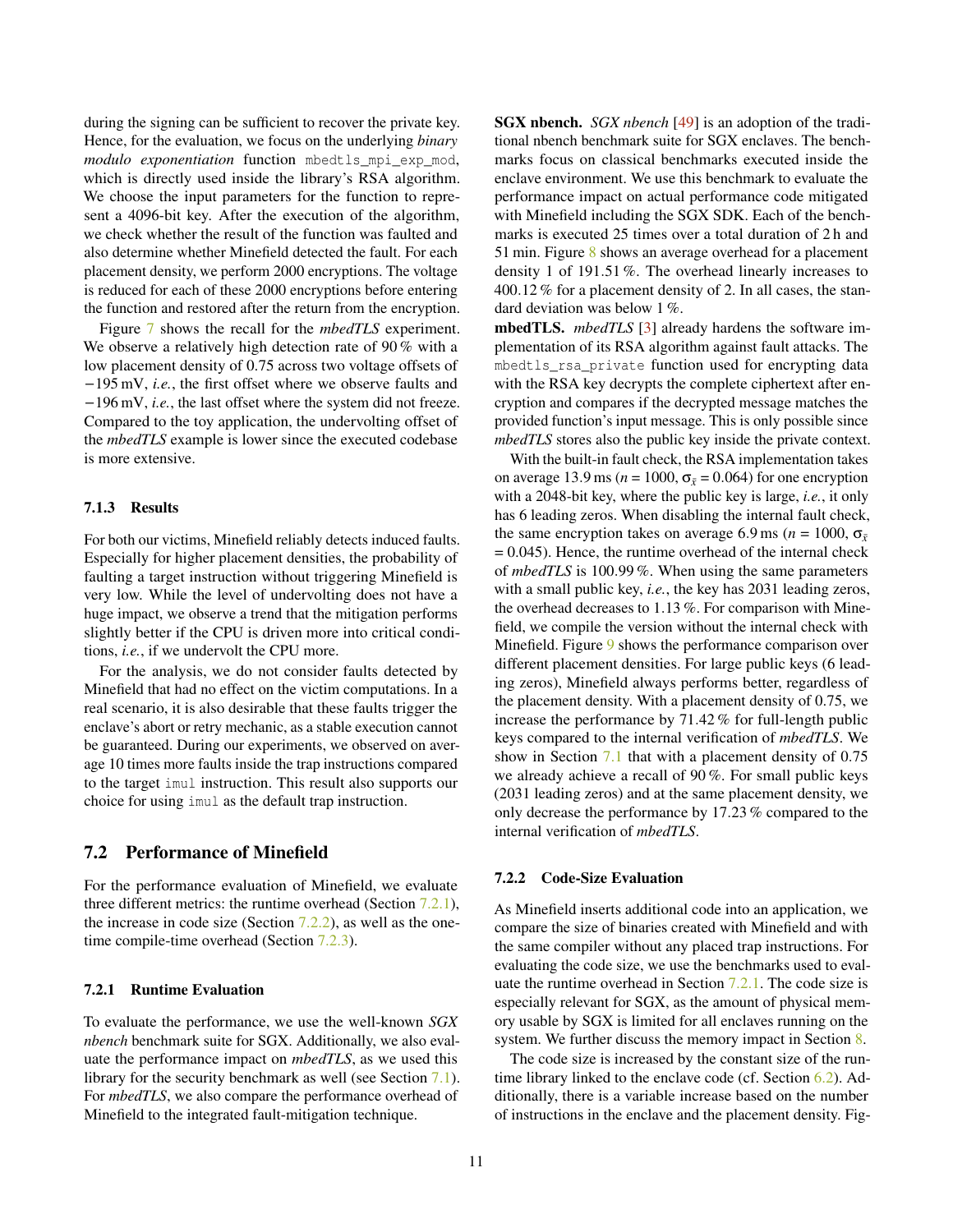<span id="page-11-2"></span>

Figure 8: The performance overhead of Minefield for the *sgx-nbench* benchmark over multiple placement densities. We observe a linear overhead with increasing placement density.

<span id="page-11-3"></span>

Figure 9: The performance comparison between the *mbedTLS* RSA verification and Minefield-protected version.

<span id="page-11-4"></span>

Figure 10: The increase of the code size for the various benchmarks over the placement density parameter of Minefield.

ure [10](#page-11-4) shows the code size increasing over the placement density parameter for the *SGX nbench*, *mbedTLS* and *SGXbench* benchmarks. In addition, we also show the increase in code size for trusted SGX SDK components such as the runtime system, the C library, and the C++ library.

As expected, we observe a nearly linear increase of the code size when using Minefield. However, even for large applications such as *SGX nbench*, protected with a placement density of 1, the absolute increase is only 274.5 kB.

#### <span id="page-11-1"></span>7.2.3 Compile-Time Evaluation

We analyze the impact on the compile time that Minefield has on enclaves. As a baseline, we compile the benchmarks without any mitigations enabled. We compare the compile time for different placement densities to this baseline.

<span id="page-11-5"></span>

Figure 11: The compile-time increase for the various benchmarks over the placement density parameter of Minefield.

Figure [11](#page-11-5) shows the average increase in compile time for the benchmarks. The placement density does not have a significant impact on the compile time. For a placement density of 0.5, the overhead is negligible, with on average around 0.78 %. Even for a placement density of 2, the overhead is only around 1.6 %, which amounts to less than 0.5 s for *mbedTLS*.

We conclude that the overhead on the compilation time is negligible, especially as this is a one-time overhead for the developer. This small overhead also makes it feasible to use Minefield in the development process, and not only for the final compilation of an SGX enclave.

## <span id="page-11-0"></span>7.3 Correctness of Minefield

In addition to the performance and security evaluation, we also verify that our Minefield prototype does not introduce any correctness problems.

Compiler Correctness. We explicitly tested the compiler by running a C compiler test suite  $[12]$  to ensure that we did not introduce any bugs. The test suite confirmed that the compiler changes did not have any adverse effect on the correctness. We also confirmed that *mbedTLS* works correctly with Minefield by running it without undervolting both in SGX and as a native application. For SGX, the SGX-nbench benchmark verifies the correctness of the computed results in addition to the performance. We did not encounter any errors. Integration Correctness. In addition to the correctness of the compiler itself, we also evaluated the correctness of our integration with the SGX SDK. We relied on SGX-bench [\[42\]](#page-15-18)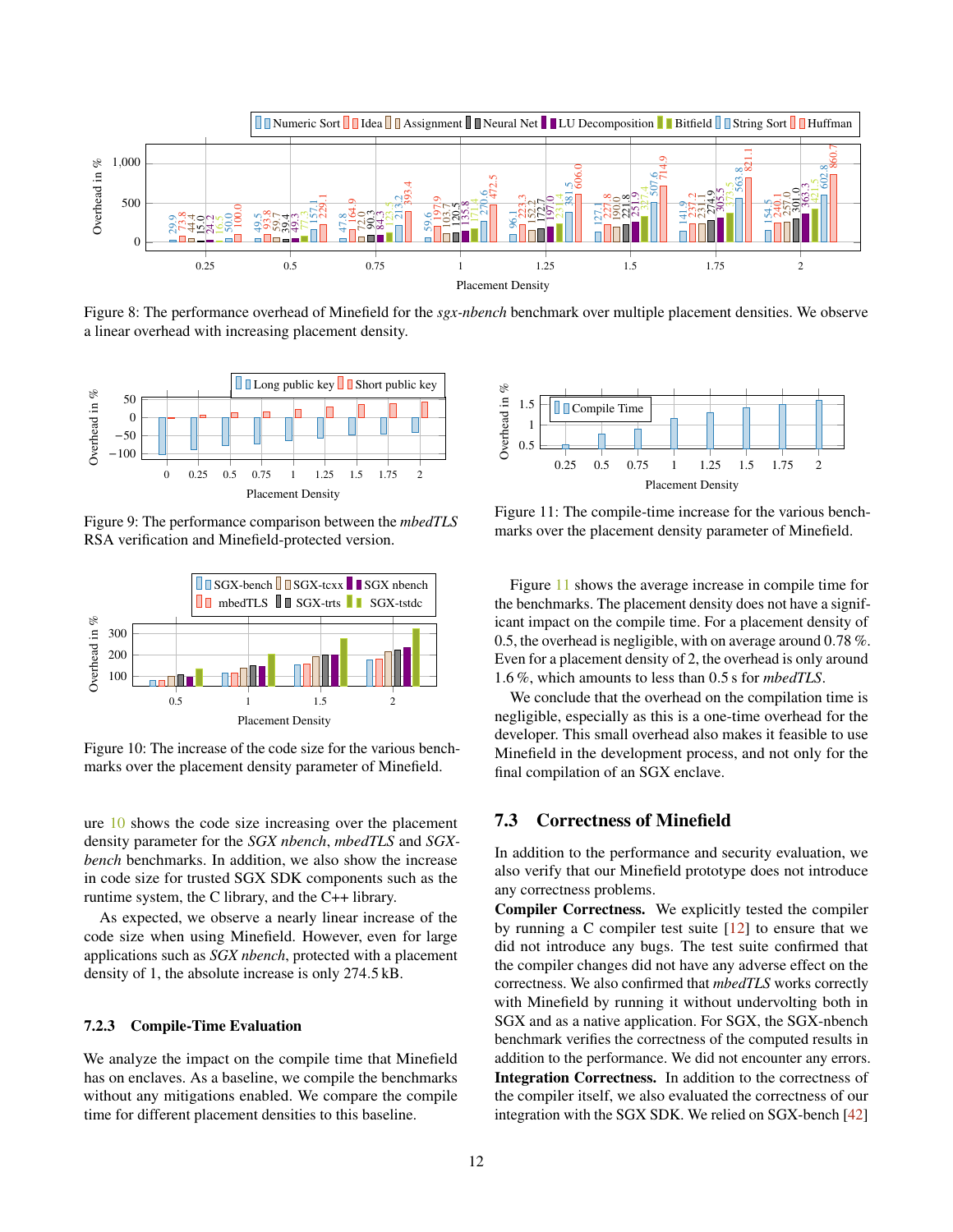to test the enclave interactions. SGX-bench is a small test suite for SGX enclaves to determine the performance of, e.g., enclave entries, enclave initialization, and enclave ocalls. We did not run into any bugs or crashes when running the test cases, showing that Minefield successfully works with the SGX SDK. Moreover, running our test enclaves with *mbedTLS* without undervolting also showed that the integration works.

### <span id="page-12-0"></span>8 Discussion and Limitations

Current Mitigations. The currently active countermeasure against undervolting attacks on SGX enclaves prohibits the user from applying voltage offsets to the CPU. This removes a feature to gain additional performance or increase thermal thresholds against throttling. In addition, software-based fault mitigations either handwritten in cryptographic software or per compiler extension often focus on calculating results multiple times to check the correctness of the results against each other. While these mitigations provide a high level of security against fault attacks, they induce additional software complexity and performance overhead based on the type of instructions protected.

Hardware Undervolting. Starting from the 11th generation, Intel CPUs reuse fully integrated voltage regulator (FIVR) designs, previously abandoned after the 4th generation [\[11\]](#page-14-2). CPUs without a FIVR design expose the voltage regulators, allowing an attacker within our threat model (cf. Section [3\)](#page-2-0) to mount VoltPillager [\[15\]](#page-14-0) attacks. The voltage regulators are connected to a bus that receives commands from the CPU. VoltPillager directly sends these commands over the bus bypassing the CPU and the OCM. Although we performed the instruction analysis via the OCM, we argue that the observed fault behavior is independent of how the undervolt is issued. Therefore, we assume that Minefield is also applicable against hardware-based undervolting like VoltPillager, where the current mitigation to disable the OCM is ineffective.

Persistent Failing. Li et al. [\[36\]](#page-15-19) show that AMD SEV's "security-by-crash" is exploitable, similarly using Minefield without hindering an attacker from arbitrarily often restarting an enclave might result in an undetected fault. Intel SGX does not support any local replay-protected persistent state that is also protected against an attacker with physical access. Hence, an enclave cannot securely store any data that could be used to detect how often the enclave has already been started, without using a trusted remote server. Thus, an attacker can always restart an enclave arbitrarily often. Even when relying on the monotonic counters [\[24\]](#page-14-16) for counting restarts, an attacker can, e.g., remove the BIOS battery to destroy the counter, effectively resetting it [\[37\]](#page-15-11). The support for monotonic counters was discontinued in the Linux SGX-SDK [\[29\]](#page-14-21). However, the latest available documentation of the Windows SGX-SDK [\[28\]](#page-14-22) (March 2020) still lists these functions.

If a trusted remote server is available, we can either implement the replay protection with Intel's EPID scheme or other

rollback preventions. Intel's EPID group signature remote attestation scheme [\[31\]](#page-14-15) can verify that enclaves are part of a certain CPU group. Moreover, EPID supports the *named-base* mode that allows linking two signatures, *i.e.*, the verifier can determine if two signatures originate from the same signer. Therefore, when using the named-base mode, the verifier can deny the data exchange with enclaves that repeatedly restart, observe faults, or do not terminate. Matetic et al. [\[37\]](#page-15-11) present a rollback prevention for persistent state based on a distributed system. Hence, by relying on such a technique, Minefield could also implement persistent failing without requiring any hardware change. This would restrict an attacker to only a developer-defined number of induced faults per physical CPU. Performance and Memory Overhead. The performance and memory overhead of Minefield is adjustable by the place-ment density (cf. Section [6.1\)](#page-6-1) and affects only occasionally running SGX workloads, allowing the remaining system to benefit from undervolting and the resulting performance and energy gains. Unfortunately, adjusting the placement density also affects the security guarantees. We propose the following extensions for future work to reduce Minefield's overhead without affecting security.

First, Table [2](#page-16-0) shows a margin between imul faults and faults of different instructions. Minefield can utilize this margin by protecting regular imul instructions with additional redundancy or replacing them with functional equivalents. Due to this margin, the trap imul instructions observes substantially more faults at these lower voltages than the other susceptible instructions. Thus, increasing the detection capabilities retaining the same security guarantees with lower placement densities, improving performance.

Second, we can reduce the impact on branch prediction by replacing the check's cmp and jne instructions with instructions generating a GP-fault if Minefield detects a fault. We propose using xor to calculate the registers' difference followed by popcount giving the number of bit errors. Adding this number to the higher 16 bit of a 64 bit address makes the address non-canonical if a fault was detected. When accessing a non-canonical address, the CPU raises a GP-fault causing an asynchronous enclave exit [\[27\]](#page-14-6). The enclave can only be resumed at the internal signal handler, stopping further faulty code execution [\[24\]](#page-14-16).

Finally, the SGX driver ensures that enclaves that exceed the available EPC memory (usually 128 MB) can execute without limitations by swapping EPC pages [\[16\]](#page-14-5). Accessing a non-present EPC page introduces a latency of 13 103 cycles (*n*  $= 1000000$ ,  $\sigma_{\bar{x}} = 0.925$ ) to swap it back into the EPC on our Intel i5-8265U. We analyzed Intel and Synaptics production enclaves and found that their enclave sizes are below 3 MB. Furthermore, Intel's Ice Lake CPUs increase the available EPC memory up to 1 TB [\[30\]](#page-14-23). Therefore, we find Minefield's memory overhead for these enclaves tolerable.

Side Channels. Minefield does not protect against classical side-channel attacks on enclaves. Side channels are orthog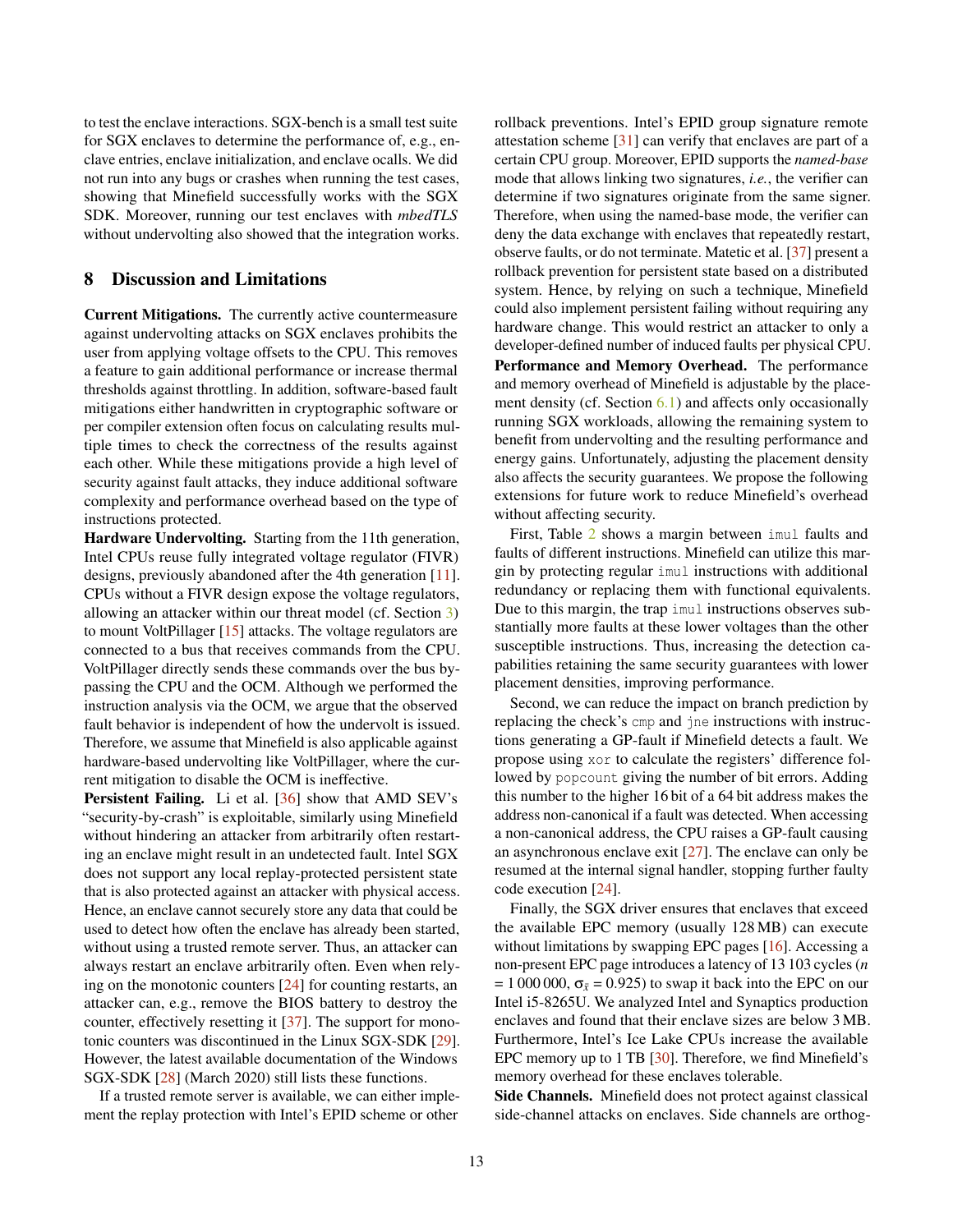onal to fault attacks and are thus out of scope for Minefield. Intel sees it as the developers responsibility to ensure that their code is free of side channels [\[25\]](#page-14-24). Importantly, Minefield does not introduce any new or additional side channels, as we decouple the instructions responsible for fault detection from the actual data processed by the enclave. However, if the enclave is already susceptible to side-channel attacks, Minefield might amplify the side-channel leakage. In the worst case, this can enable the exploitation of side channels that were previously considered not exploitable. For example, the inserted trap instructions might change a secret-dependent control flow within a cache line to a secret-dependent control flow on a cache line or even cache set granularity. Hence, for complete side-channel protection, developers have to ensure that all algorithms handling secrets are data oblivious [\[25\]](#page-14-24).

Other Architectures. The idea of Minefield is not restricted to any given architecture and has two requirements. First, the architecture needs an instruction that is more susceptible to undervolting faults than others. Second, all targets that can be faulted must be compilable with Minefield. If the architecture meets these requirements, Minefield can probabilistically protect code running on the system. The performance depends on all the susceptible instructions of that architecture.

Minefield is also applicable to other TEE alternatives such as ARM TrustZone and AMD SEV. Qiu et al. [\[40\]](#page-15-1) target ARM TrustZone with software undervolting faults and exploit faults in AES and RSA computations. Minefield could protect the target AES and RSA code if we port the compiler extension and the runtime library. Due to AMD's x86 instruction set, Minefield is directly applicable to AMD SEV workloads. As of writing this paper, there are no known software undervolting attacks against AMD. However, Buhren et al. [\[8\]](#page-13-9) exploit AMD SEV by inducing hardware undervolting faults to compromise the secure coprocessor responsible for transparent encryption. In this case, the attack compromises AMD SEV by exploiting code not protected by Minefield, breaking the second requirement and rendering the defense ineffective.

# <span id="page-13-0"></span>9 Conclusion

In this paper, we presented Minefield, the first software-level defense against DVFS attacks. We systematically analyze DVFS attacks and observe a timing gap of at least 57.8  $\mu$ s between every OCM transition, leading to random faults over a sequence of at least 57 thousand cycles. The trap instructions Minefield places in the victim code during compilation are highly susceptible to faults. Our evaluation showed that a density of 0.75 traps per instruction, *i.e.*, 1-2 traps after every second instruction reliably mitigates the currently known DVFS attacks on Intel CPUs, namely Plundervolt, V0ltpwn, VoltJockey, and VoltPillager. Minefield allows fine-grained selection of the performance-security tradeoff. For this strong security level, we observe overheads of 94.4 % on average on protected SGX enclaves. The performance of the remainder

of the system is entirely unaffected. Thus, we conclude that Minefield is an important alternative to a solution in hardware or microcode that comes with the prohibitive effect of disabling the OCM entirely.

# Acknowledgments

We thank the anonymous reviewers, especially our shepherd, Dave Tian, for their guidance, comments and suggestions. Additional funding was provided by a generous gift from Amazon. Any opinions, findings, conclusions, or recommendations expressed in this paper are those of the authors and do not necessarily reflect the views of the funding parties.

### References

- <span id="page-13-6"></span>[1] Martín Abadi, Mihai Budiu, Úlfar Erlingsson, and Jay Ligatti. Controlflow integrity. In Vijay Atluri, Catherine A. Meadows, and Ari Juels, editors, *Proceedings of the 12th ACM Conference on Computer and Communications Security, CCS 2005, Alexandria, VA, USA, November 7-11, 2005*, pages 340–353. ACM, 2005. doi:10.[1145/1102120](https://doi.org/10.1145/1102120.1102165).1102165.
- <span id="page-13-3"></span>[2] Andreas Abel and Jan Reineke. uops.info: Characterizing latency, throughput, and port usage of instructions on intel microarchitectures. In Iris Bahar, Maurice Herlihy, Emmett Witchel, and Alvin R. Lebeck, editors, *Proceedings of the Twenty-Fourth International Conference on Architectural Support for Programming Languages and Operating Systems, ASPLOS 2019, Providence, RI, USA, April 13-17, 2019*, pages 673–686. ACM, 2019. doi:10.[1145/3297858](https://doi.org/10.1145/3297858.3304062).3304062.
- <span id="page-13-7"></span>[3] ARM. mbed TLS, 2020. URL: [https:///tls](https:///tls.mbed.org).mbed.org.
- <span id="page-13-8"></span>[4] ARM. Security Advisories - Tech Updates - Mbed TLS, 2020. URL: https://tls.mbed.[org/tech-updates/security-advisories](https://tls.mbed.org/tech-updates/security-advisories).
- <span id="page-13-4"></span>[5] Alessandro Barenghi, Luca Breveglieri, Israel Koren, Gerardo Pelosi, and Francesco Regazzoni. Countermeasures against fault attacks on software implemented AES: effectiveness and cost. In *Proceedings of the 5th Workshop on Embedded Systems Security, WESS 2010, Scottsdale, AZ, USA, October 24, 2010*, page 7. ACM, 2010. doi:10.[1145/1873548](https://doi.org/10.1145/1873548.1873555).1873555.
- <span id="page-13-5"></span>[6] Dan Boneh, Richard A. DeMillo, and Richard J. Lipton. On the importance of checking cryptographic protocols for faults (extended abstract). In Walter Fumy, editor, *Advances in Cryptology - EUROCRYPT '97, International Conference on the Theory and Application of Cryptographic Techniques, Konstanz, Germany, May 11-15, 1997, Proceeding*, volume 1233 of *Lecture Notes in Computer Science*, pages 37–51. Springer, 1997. doi:10.[1007/3-540-69053-0](https://doi.org/10.1007/3-540-69053-0_4)\\_4.
- <span id="page-13-1"></span>[7] Ferdinand Brasser, Urs Müller, Alexandra Dmitrienko, Kari Kostiainen, Srdjan Capkun, and Ahmad-Reza Sadeghi. Software grand exposure: SGX cache attacks are practical. In William Enck and Collin Mulliner, editors, *11th USENIX Workshop on Offensive Technologies, WOOT 2017, Vancouver, BC, Canada, August 14-15, 2017*. USENIX Association, 2017. URL: https://www.usenix.[org/conference/woot17/](https://www.usenix.org/conference/woot17/workshop-program/presentation/brasser) [workshop-program/presentation/brasser](https://www.usenix.org/conference/woot17/workshop-program/presentation/brasser).
- <span id="page-13-9"></span>[8] Robert Buhren, Hans-Niklas Jacob, Thilo Krachenfels, and Jean-Pierre Seifert. One glitch to rule them all: Fault injection attacks against amd's secure encrypted virtualization. In *Proceedings of the 2021 ACM SIGSAC Conference on Computer and Communications Security*, pages 2875–2889, 2021.
- <span id="page-13-2"></span>[9] Jo Van Bulck, Marina Minkin, Ofir Weisse, Daniel Genkin, Baris Kasikci, Frank Piessens, Mark Silberstein, Thomas F. Wenisch, Yuval Yarom, and Raoul Strackx. Foreshadow: Extracting the keys to the intel SGX kingdom with transient out-of-order execution. In William Enck and Adrienne Porter Felt, editors,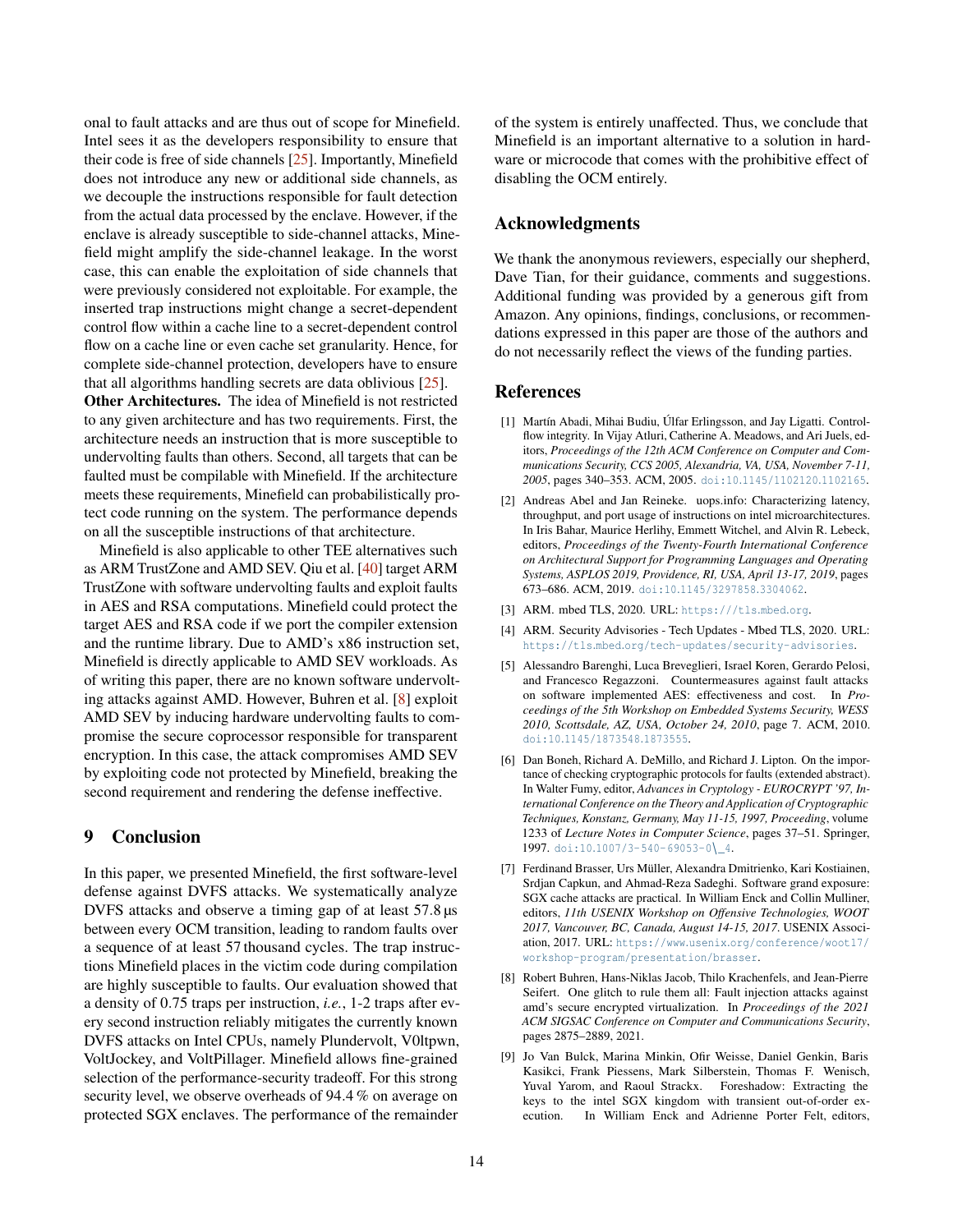*27th USENIX Security Symposium, USENIX Security 2018, Baltimore, MD, USA, August 15-17, 2018*, pages 991–1008. USENIX Association, 2018. URL: https://www.usenix.[org/conference/](https://www.usenix.org/conference/usenixsecurity18/presentation/bulck) [usenixsecurity18/presentation/bulck](https://www.usenix.org/conference/usenixsecurity18/presentation/bulck).

- <span id="page-14-7"></span>[10] Jo Van Bulck, Frank Piessens, and Raoul Strackx. Sgx-step: A practical attack framework for precise enclave execution control. In *Proceedings of the 2nd Workshop on System Software for Trusted Execution, Sys-TEX@SOSP 2017, Shanghai, China, October 28, 2017*, pages 4:1–4:6. ACM, 2017. doi:10.[1145/3152701](https://doi.org/10.1145/3152701.3152706).3152706.
- <span id="page-14-2"></span>[11] Edward A Burton, Gerhard Schrom, Fabrice Paillet, Jonathan Douglas, William J Lambert, Kaladhar Radhakrishnan, and Michael J Hill. Fivr—fully integrated voltage regulators on 4th generation intel® core™ socs. In *2014 IEEE Applied Power Electronics Conference and Exposition-APEC 2014*, pages 432–439. IEEE, 2014.
- <span id="page-14-20"></span>[12] Andrew Chambers. c-testsuite, 2020. URL: [https://github](https://github.com/c-testsuite/c-testsuite).com/c[testsuite/c-testsuite](https://github.com/c-testsuite/c-testsuite).
- <span id="page-14-8"></span>[13] Guoxing Chen, Mengyuan Li, Fengwei Zhang, and Yinqian Zhang. Defeating speculative-execution attacks on SGX with hyperrace. In *2019 IEEE Conference on Dependable and Secure Computing, DSC 2019, Hangzhou, China, November 18-20, 2019*, pages 1–8. IEEE, 2019. doi:10.[1109/DSC47296](https://doi.org/10.1109/DSC47296.2019.8937682).2019.8937682.
- <span id="page-14-17"></span>[14] Zhi Chen, Junjie Shen, Alex Nicolau, Alexander V. Veidenbaum, Nahid Farhady Ghalaty, and Rosario Cammarota. CAMFAS: A compiler approach to mitigate fault attacks via enhanced simdization. In *2017 Workshop on Fault Diagnosis and Tolerance in Cryptography, FDTC 2017, Taipei, Taiwan, September 25, 2017*, pages 57–64. IEEE Computer Society, 2017. doi:10.[1109/FDTC](https://doi.org/10.1109/FDTC.2017.10).2017.10.
- <span id="page-14-0"></span>[15] Zitai Chen, Georgios Vasilakis, Kit Murdock, Edward Dean, David Oswald, and Flavio D. Garcia. Voltpillager: Hardware-based fault injection attacks against intel SGX enclaves using the SVID voltage scaling interface. In Michael Bailey and Rachel Greenstadt, editors, *30th USENIX Security Symposium, USENIX Security 2021, August 11-13, 2021*, pages 699–716. USENIX Association, 2021. URL: https://www.usenix.[org/conference/](https://www.usenix.org/conference/usenixsecurity21/presentation/chen-zitai) [usenixsecurity21/presentation/chen-zitai](https://www.usenix.org/conference/usenixsecurity21/presentation/chen-zitai).
- <span id="page-14-5"></span>[16] Victor Costan and Srinivas Devadas. Intel SGX explained. *IACR Cryptol. ePrint Arch.*, page 86, 2016. URL: [http://eprint](http://eprint.iacr.org/2016/086).iacr.org/ [2016/086](http://eprint.iacr.org/2016/086).
- <span id="page-14-3"></span>[17] Douglas Black. Intel & OEMs are disabling undervolting. Here's how to re-enable it, 2020. URL: https://www.[ultrabookreview](https://www.ultrabookreview.com/37095-dells-disabling-undervolting-on-their-laptops-heres-how-to-re-enable-it/).com/ [37095-dells-disabling-undervolting-on-their-laptops](https://www.ultrabookreview.com/37095-dells-disabling-undervolting-on-their-laptops-heres-how-to-re-enable-it/)[heres-how-to-re-enable-it/](https://www.ultrabookreview.com/37095-dells-disabling-undervolting-on-their-laptops-heres-how-to-re-enable-it/).
- <span id="page-14-11"></span>[18] Thomas Fuhr, Éliane Jaulmes, Victor Lomné, and Adrian Thillard. Fault attacks on AES with faulty ciphertexts only. In Wieland Fischer and Jörn-Marc Schmidt, editors, *2013 Workshop on Fault Diagnosis and Tolerance in Cryptography, Los Alamitos, CA, USA, August 20, 2013*, pages 108–118. IEEE Computer Society, 2013. [doi:10](https://doi.org/10.1109/FDTC.2013.18).1109/ [FDTC](https://doi.org/10.1109/FDTC.2013.18).2013.18.
- <span id="page-14-13"></span>[19] Nahid Farhady Ghalaty, Bilgiday Yuce, Mostafa M. I. Taha, and Patrick Schaumont. Differential fault intensity analysis. In Assia Tria and Dooho Choi, editors, *2014 Workshop on Fault Diagnosis and Tolerance in Cryptography, FDTC 2014, Busan, South Korea, September 23, 2014*, pages 49–58. IEEE Computer Society, 2014. doi:10.[1109/FDTC](https://doi.org/10.1109/FDTC.2014.15).2014.15.
- <span id="page-14-10"></span>[20] Christophe Giraud and Hugues Thiebeauld. A survey on fault attacks. In Jean-Jacques Quisquater, Pierre Paradinas, Yves Deswarte, and Anas Abou El Kalam, editors, *Smart Card Research and Advanced Applications VI, IFIP 18th World Computer Congress, TC8/WG8.8 & TC11/WG11.2 Sixth International Conference on Smart Card Research and Advanced Applications (CARDIS), 22-27 August 2004, Toulouse, France*, volume 153 of *IFIP*, pages 159–176. Kluwer/Springer, 2004. doi:10.[1007/1-4020-8147-2](https://doi.org/10.1007/1-4020-8147-2_11)\\_11.
- <span id="page-14-9"></span>[21] Daniel Gruss, Julian Lettner, Felix Schuster, Olga Ohrimenko, István Haller, and Manuel Costa. Strong and efficient cache side-channel protection using hardware transactional memory. In Engin Kirda and Thomas Ristenpart, editors, *26th USENIX Security Symposium, USENIX Security 2017, Vancouver, BC, Canada, August 16-18, 2017*, pages 217–233. USENIX Association, 2017. URL: https://www.usenix.[org/conference/usenixsecurity17/](https://www.usenix.org/conference/usenixsecurity17/technical-sessions/presentation/gruss) [technical-sessions/presentation/gruss](https://www.usenix.org/conference/usenixsecurity17/technical-sessions/presentation/gruss).
- <span id="page-14-4"></span>[22] Hacker News. Plundervolt: Software-Based Fault Injection Attacks Against Intel SGX, 2019. URL: [https://news](https://news.ycombinator.com/item?id=21759683).ycombinator.com/ item?id=[21759683](https://news.ycombinator.com/item?id=21759683).
- <span id="page-14-12"></span>[23] Ludger Hemme. A differential fault attack against early rounds of (triple-)des. In Marc Joye and Jean-Jacques Quisquater, editors, *Cryptographic Hardware and Embedded Systems - CHES 2004: 6th International Workshop Cambridge, MA, USA, August 11-13, 2004. Proceedings*, volume 3156 of *Lecture Notes in Computer Science*, pages 254–267. Springer, 2004. doi:10.[1007/978-3-540-28632-5](https://doi.org/10.1007/978-3-540-28632-5_19)\\_19.
- <span id="page-14-16"></span>[24] Intel. Intel Software Guard Extensions SDK for Linux OS Developer Reference, May 2016. Rev 1.5.
- <span id="page-14-24"></span>[25] Intel. Guidelines for Mitigating Timing Side Channels Against Cryptographic Implementations, 2019. URL: https://software.intel.[com/security-software-guidance/](https://software.intel.com/security-software-guidance/secure-coding/guidelines-mitigating-timing-side-channels-against-cryptographic-implementations) [secure-coding/guidelines-mitigating-timing-side](https://software.intel.com/security-software-guidance/secure-coding/guidelines-mitigating-timing-side-channels-against-cryptographic-implementations)[channels-against-cryptographic-implementations](https://software.intel.com/security-software-guidance/secure-coding/guidelines-mitigating-timing-side-channels-against-cryptographic-implementations).
- <span id="page-14-19"></span>[26] Intel. Intel 64 and IA-32 Architectures Software Developer's Manual Volume 2 (2A, 2B & 2C): Instruction Set Reference, A-Z, 2019.
- <span id="page-14-6"></span>[27] Intel. Intel 64 and IA-32 Architectures Software Developer's Manual, Volume 3 (3A, 3B & 3C): System Programming Guide, 2019.
- <span id="page-14-22"></span>[28] Intel. Intel SGX SDK Developer Reference for Windows\*, 2020. URL: https://software.intel.[com/content/www/us/en/develop/](https://software.intel.com/content/www/us/en/develop/download/sgx-sdk-developer-reference-windows.html) [download/sgx-sdk-developer-reference-windows](https://software.intel.com/content/www/us/en/develop/download/sgx-sdk-developer-reference-windows.html).html.
- <span id="page-14-21"></span>[29] Intel. Unable to find alternatives to monotonic counter application programming interfaces (apis) in intel software guard extensions (intel sgx) for linux to prevent sealing rollback attacks, 2021. URL: [https:](https://www.intel.com/content/www/us/en/support/articles/000057968/software/intel-security-products.html) //www.intel.[com/content/www/us/en/support/articles/](https://www.intel.com/content/www/us/en/support/articles/000057968/software/intel-security-products.html) [000057968/software/intel-security-products](https://www.intel.com/content/www/us/en/support/articles/000057968/software/intel-security-products.html).html.
- <span id="page-14-23"></span>[30] Intel. What Technology Change Enables 1 Terabyte (TB) Enclave Page Cache (EPC) size in 3rd Generation Intel Xeon Scalable Processor Platforms?, 2021. URL: [https:](https://www.intel.com/content/www/us/en/support/articles/000059614/software/intel-security-products.html) //www.intel.[com/content/www/us/en/support/articles/](https://www.intel.com/content/www/us/en/support/articles/000059614/software/intel-security-products.html) [000059614/software/intel-security-products](https://www.intel.com/content/www/us/en/support/articles/000059614/software/intel-security-products.html).html.
- <span id="page-14-15"></span>[31] Simon Johnson, Vinnie Scarlata, Carlos Rozas, Ernie Brickell, and Frank Mckeen. Intel software guard extensions: Epid provisioning and attestation services, 2016.
- <span id="page-14-1"></span>[32] Zijo Kenjar, Tommaso Frassetto, David Gens, Michael Franz, and Ahmad-Reza Sadeghi. V0ltpwn: Attacking x86 processor integrity from software. In Srdjan Capkun and Franziska Roesner, editors, *29th USENIX Security Symposium, USENIX Security 2020, August 12-14, 2020*, pages 1445–1461. USENIX Association, 2020. URL: https://www.usenix.[org/conference/](https://www.usenix.org/conference/usenixsecurity20/presentation/kenjar) [usenixsecurity20/presentation/kenjar](https://www.usenix.org/conference/usenixsecurity20/presentation/kenjar).
- <span id="page-14-14"></span>[33] Yoongu Kim, Ross Daly, Jeremie S. Kim, Chris Fallin, Ji-Hye Lee, Donghyuk Lee, Chris Wilkerson, Konrad Lai, and Onur Mutlu. Flipping bits in memory without accessing them: An experimental study of DRAM disturbance errors. In *ACM/IEEE 41st International Symposium on Computer Architecture, ISCA 2014, Minneapolis, MN, USA, June 14-18, 2014*, pages 361–372. IEEE Computer Society, 2014. doi:10.[1109/ISCA](https://doi.org/10.1109/ISCA.2014.6853210).2014.6853210.
- <span id="page-14-18"></span>[34] Chris Lattner and Vikram S. Adve. LLVM: A compilation framework for lifelong program analysis & transformation. In *2nd IEEE / ACM International Symposium on Code Generation and Optimization (CGO 2004), 20-24 March 2004, San Jose, CA, USA*, pages 75–88. IEEE Computer Society, 2004. doi:10.[1109/CGO](https://doi.org/10.1109/CGO.2004.1281665).2004.1281665.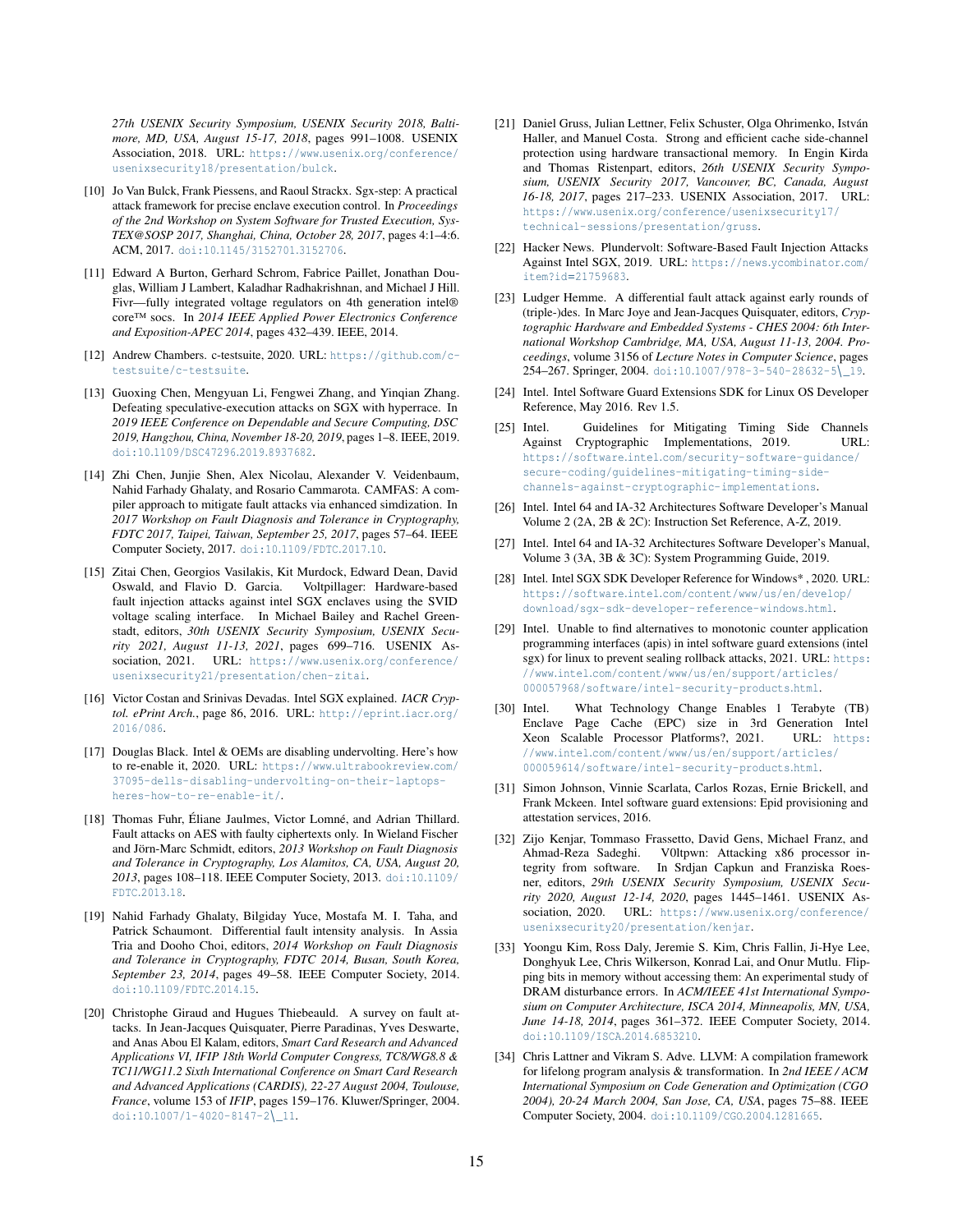- <span id="page-15-4"></span>[35] Jae-Hyuk Lee, Jin Soo Jang, Yeongjin Jang, Nohyun Kwak, Yeseul Choi, Changho Choi, Taesoo Kim, Marcus Peinado, and Brent ByungHoon Kang. Hacking in darkness: Return-oriented programming against secure enclaves. In Engin Kirda and Thomas Ristenpart, editors, *26th USENIX Security Symposium, USENIX Security 2017, Vancouver, BC, Canada, August 16- 18, 2017*, pages 523–539. USENIX Association, 2017. URL: https://www.usenix.[org/conference/usenixsecurity17/](https://www.usenix.org/conference/usenixsecurity17/technical-sessions/presentation/lee-jaehyuk) [technical-sessions/presentation/lee-jaehyuk](https://www.usenix.org/conference/usenixsecurity17/technical-sessions/presentation/lee-jaehyuk).
- <span id="page-15-19"></span>[36] Mengyuan Li, Yinqian Zhang, and Zhiqiang Lin. Crossline: Breaking" security-by-crash" based memory isolation in amd sev. In *Proceedings of the 2021 ACM SIGSAC Conference on Computer and Communications Security*, pages 2937–2950, 2021.
- <span id="page-15-11"></span>[37] Sinisa Matetic, Mansoor Ahmed, Kari Kostiainen, Aritra Dhar, David M. Sommer, Arthur Gervais, Ari Juels, and Srdjan Capkun. ROTE: rollback protection for trusted execution. In Engin Kirda and Thomas Ristenpart, editors, *26th USENIX Security Symposium, USENIX Security 2017, Vancouver, BC, Canada, August 16-18, 2017*, pages 1289–1306. USENIX Association, 2017. URL: https://www.usenix.[org/conference/usenixsecurity17/](https://www.usenix.org/conference/usenixsecurity17/technical-sessions/presentation/matetic) [technical-sessions/presentation/matetic](https://www.usenix.org/conference/usenixsecurity17/technical-sessions/presentation/matetic).
- <span id="page-15-0"></span>[38] Kit Murdock, David F. Oswald, Flavio D. Garcia, Jo Van Bulck, Daniel Gruss, and Frank Piessens. Plundervolt: Software-based fault injection attacks against intel SGX. In *2020 IEEE Symposium on Security and Privacy, SP 2020, San Francisco, CA, USA, May 18-21, 2020*, pages 1466–1482. IEEE, 2020. doi:10.[1109/SP40000](https://doi.org/10.1109/SP40000.2020.00057).2020.00057.
- <span id="page-15-13"></span>[39] Sikhar Patranabis, Abhishek Chakraborty, Phuong Ha Nguyen, and Debdeep Mukhopadhyay. A biased fault attack on the time redundancy countermeasure for AES. In Stefan Mangard and Axel Y. Poschmann, editors, *Constructive Side-Channel Analysis and Secure Design - 6th International Workshop, COSADE 2015, Berlin, Germany, April 13- 14, 2015. Revised Selected Papers*, volume 9064 of *Lecture Notes in Computer Science*, pages 189–203. Springer, 2015. doi:10.[1007/978-](https://doi.org/10.1007/978-3-319-21476-4_13)  $3-319-21476-4$ <sub>-13</sub>.
- <span id="page-15-1"></span>[40] Pengfei Qiu, Dongsheng Wang, Yongqiang Lyu, and Gang Qu. Voltjockey: Breaching trustzone by software-controlled voltage manipulation over multi-core frequencies. In Lorenzo Cavallaro, Johannes Kinder, XiaoFeng Wang, and Jonathan Katz, editors, *Proceedings of the 2019 ACM SIGSAC Conference on Computer and Communications Security, CCS 2019, London, UK, November 11-15, 2019*, pages 195–209. ACM, 2019. doi:10.[1145/3319535](https://doi.org/10.1145/3319535.3354201).3354201.
- <span id="page-15-2"></span>[41] Pengfei Qiu, Dongsheng Wang, Yongqiang Lyu, and Gang Qu. Voltjockey: Breaking SGX by software-controlled voltage-induced hardware faults. In *Asian Hardware Oriented Security and Trust Symposium, AsianHOST 2019, Xi'an, China, December 16-17, 2019*, pages 1–6. IEEE, 2019. doi:10.[1109/AsianHOST47458](https://doi.org/10.1109/AsianHOST47458.2019.9006701).2019.9006701.
- <span id="page-15-18"></span>[42] Raul Quinonez. SGXBENCH framework for benchmarking SGX enclaves, 2018. URL: https://github.[com/sgxbench/sgxbench](https://github.com/sgxbench/sgxbench).
- <span id="page-15-8"></span>[43] Michael Schwarz and Daniel Gruss. How trusted execution environments fuel research on microarchitectural attacks. *IEEE Secur. Priv.*, 18(5):18–27, 2020. doi:10.[1109/MSEC](https://doi.org/10.1109/MSEC.2020.2993896).2020.2993896.
- <span id="page-15-9"></span>[44] Michael Schwarz, Moritz Lipp, Daniel Moghimi, Jo Van Bulck, Julian Stecklina, Thomas Prescher, and Daniel Gruss. Zombieload: Crossprivilege-boundary data sampling. In Lorenzo Cavallaro, Johannes Kinder, XiaoFeng Wang, and Jonathan Katz, editors, *Proceedings of the 2019 ACM SIGSAC Conference on Computer and Communications Security, CCS 2019, London, UK, November 11-15, 2019*, pages 753– 768. ACM, 2019. doi:10.[1145/3319535](https://doi.org/10.1145/3319535.3354252).3354252.
- <span id="page-15-6"></span>[45] Michael Schwarz, Samuel Weiser, Daniel Gruss, Clémentine Maurice, and Stefan Mangard. Malware guard extension: Using SGX to conceal cache attacks. In Michalis Polychronakis and Michael Meier, editors, *Detection of Intrusions and Malware, and Vulnerability Assessment - 14th International Conference, DIMVA 2017, Bonn, Germany, July 6-7, 2017, Proceedings*, volume 10327 of *Lecture Notes in Computer Science*, pages 3–24. Springer, 2017. doi:10.[1007/978-3-319-60876-](https://doi.org/10.1007/978-3-319-60876-1_1)  $1\left\{ \_\right\}$ .
- <span id="page-15-10"></span>[46] Ming-Wei Shih, Sangho Lee, Taesoo Kim, and Marcus Peinado. T-SGX: eradicating controlled-channel attacks against enclave programs. In *24th Annual Network and Distributed System Security Symposium, NDSS 2017, San Diego, California, USA, February 26 - March 1, 2017*. The Internet Society, 2017. URL: https://www.ndss-symposium.[org/ndss2017/ndss-](https://www.ndss-symposium.org/ndss2017/ndss-2017-programme/t-sgx-eradicating-controlled-channel-attacks-against-enclave-programs/)[2017-programme/t-sgx-eradicating-controlled-channel](https://www.ndss-symposium.org/ndss2017/ndss-2017-programme/t-sgx-eradicating-controlled-channel-attacks-against-enclave-programs/)[attacks-against-enclave-programs/](https://www.ndss-symposium.org/ndss2017/ndss-2017-programme/t-sgx-eradicating-controlled-channel-attacks-against-enclave-programs/).
- <span id="page-15-15"></span>[47] Laszlo Szekeres, Mathias Payer, Tao Wei, and Dawn Song. Sok: Eternal war in memory. In *2013 IEEE Symposium on Security and Privacy, SP 2013, Berkeley, CA, USA, May 19-22, 2013*, pages 48–62. IEEE Computer Society, 2013. doi:10.[1109/SP](https://doi.org/10.1109/SP.2013.13).2013.13.
- <span id="page-15-3"></span>[48] Adrian Tang, Simha Sethumadhavan, and Salvatore J. Stolfo. CLKSCREW: exposing the perils of security-oblivious energy management. In Engin Kirda and Thomas Ristenpart, editors, *26th USENIX Security Symposium, USENIX Security 2017, Vancouver, BC, Canada, August 16-18, 2017*, pages 1057–1074. USENIX Association, 2017. URL: https://www.usenix.[org/conference/](https://www.usenix.org/conference/usenixsecurity17/technical-sessions/presentation/tang) [usenixsecurity17/technical-sessions/presentation/tang](https://www.usenix.org/conference/usenixsecurity17/technical-sessions/presentation/tang).
- <span id="page-15-17"></span>[49] utds3lab. Adaptation of nbench-byte-2.2.3 for Intel SGX, 2017. URL: https://github.[com/utds3lab/sgx-nbench](https://github.com/utds3lab/sgx-nbench).
- <span id="page-15-5"></span>[50] Nico Weichbrodt, Anil Kurmus, Peter R. Pietzuch, and Rüdiger Kapitza. Asyncshock: Exploiting synchronisation bugs in intel SGX enclaves. In Ioannis G. Askoxylakis, Sotiris Ioannidis, Sokratis K. Katsikas, and Catherine A. Meadows, editors, *Computer Security - ESORICS 2016 - 21st European Symposium on Research in Computer Security, Heraklion, Greece, September 26-30, 2016, Proceedings, Part I*, volume 9878 of *Lecture Notes in Computer Science*, pages 440–457. Springer, 2016. doi:10.[1007/978-3-319-45744-4](https://doi.org/10.1007/978-3-319-45744-4_22)\ 22.
- <span id="page-15-7"></span>[51] Yuanzhong Xu, Weidong Cui, and Marcus Peinado. Controlled-channel attacks: Deterministic side channels for untrusted operating systems. In *2015 IEEE Symposium on Security and Privacy, SP 2015, San Jose, CA, USA, May 17-21, 2015*, pages 640–656. IEEE Computer Society, 2015. doi:10.[1109/SP](https://doi.org/10.1109/SP.2015.45).2015.45.
- <span id="page-15-16"></span>[52] Fan Zhang. mbedtls-SGX: a TLS stack in SGX, 2019. URL: [https:](https://github.com/bl4ck5un/mbedtls-SGX) //github.[com/bl4ck5un/mbedtls-SGX](https://github.com/bl4ck5un/mbedtls-SGX).

# <span id="page-15-14"></span>A Faulting Bits

Table [1](#page-16-1) shows the analysis of which bit flips we observed for the instructions. We recorded each bitflip, analyzed the direction to which the bit flipped, and reported the overall flip tendency of the faulty bits. We observe that logical vector instructions have a high probability for stuck-at-zero bitflips. Furthermore, we also found that some vector operations introduce interesting faulting behavior, e.g., the vector comparison instruction shows bitflip within a given element.

## <span id="page-15-12"></span>B Instruction Analysis

Table [2](#page-16-0) shows the detailed first faulting points for all the faulted instructions we found. We tested the faulted instruction across all our available CPUs with SGX support. We compiled the faultable instruction with the trap instruction to verify that the generated faults are indeed detectable with a given trap instruction. We executed it with the reported undervolting offset.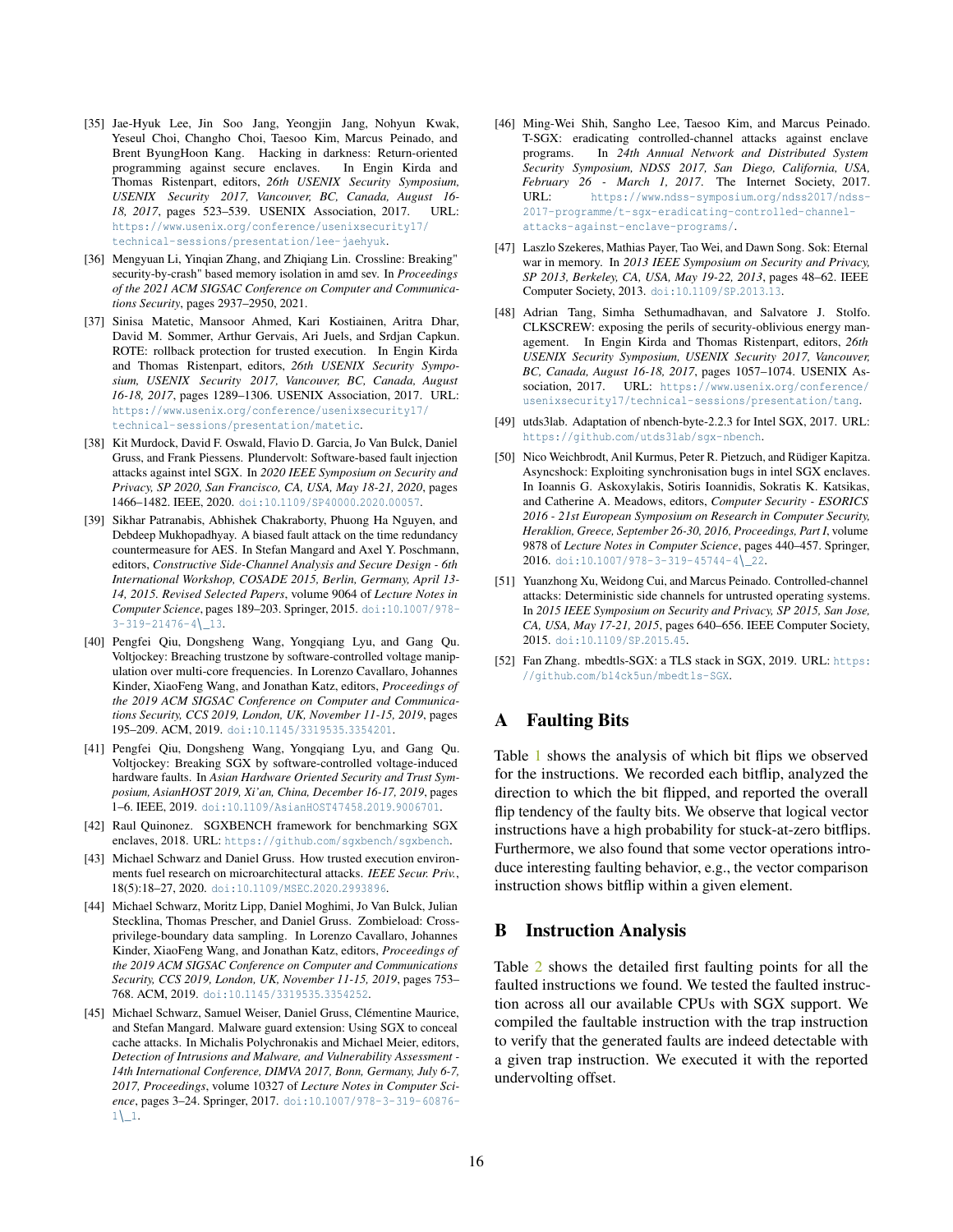<span id="page-16-1"></span>Table 1: The distinct faulted bit positions for each of our tested CPUs in mask form and the corresponding probability for each bit to fault towards one. Note that all the outputs of the instructions are present in the mask, *i.e.*, imul also contains the rflags register. We see that parallel vector operations show only stuck-at-zero flips, where other instructions like multiplications show a more random distribution.

|                                                                                                                                                  | Core i9-9900K                                                                                                                                                                                                                                                                                                                                                                                 | Core i7-8700k                                                                                     | Xeon E3-1505M                                                                                                                                                                                      | Core i7-6700K (1)                         |                                                                                                                                                                                              |                                                   |                                     |                      |
|--------------------------------------------------------------------------------------------------------------------------------------------------|-----------------------------------------------------------------------------------------------------------------------------------------------------------------------------------------------------------------------------------------------------------------------------------------------------------------------------------------------------------------------------------------------|---------------------------------------------------------------------------------------------------|----------------------------------------------------------------------------------------------------------------------------------------------------------------------------------------------------|-------------------------------------------|----------------------------------------------------------------------------------------------------------------------------------------------------------------------------------------------|---------------------------------------------------|-------------------------------------|----------------------|
| Instruction                                                                                                                                      | Mask                                                                                                                                                                                                                                                                                                                                                                                          | $P_{x\rightarrow 1}$                                                                              | Mask                                                                                                                                                                                               | $P_{x\rightarrow 1}$                      | Mask                                                                                                                                                                                         | $P_{r\rightarrow 1}$                              | Mask                                | $P_{x\rightarrow 1}$ |
| <b>IMUL</b><br><b>AESENC</b><br>VANDN <sup>*</sup><br>VAND*<br>$VOR*$<br><b>VPCLMULQDQ</b><br>VPCMP*<br><b>VPSRAD</b><br><b>VSORTPD</b><br>VXOR* | 0x000000000000000000000783fff000000<br>0x000000100000000000010000004188e04<br>0x000000a0022a0080000000a208a80000<br>0x000000a002020080000000a000000000<br>0x000200a0022200820000002a02ac0020<br>0x000000000000000000000000200000000<br>0x00a2aa820020000000000000000000000<br>0x0aa2aaa00002000000000000000000000<br>0x0000000001f4ffff0000000000c3ffff<br>0x000000a0222a0080000000a20a800000 | 46.8%<br>50.7%<br>$0.0\%$<br>$0.0\%$<br>$0.0\%$<br>0.0%<br>$0.0\%$<br>$0.0\%$<br>52.6%<br>$0.0\%$ | 0x000000000000000000000001fff800000<br>0x0000000000000000000000000004198e04<br>0x3fd7ff7ffffffffffffffffffffffffffff<br>0xffffffff00000000ffffffffffffffffff<br>0x000c000000001dff0000000000001fff | 48.3%<br>49.4%<br>51.1%<br>33.2%<br>47.0% | 0x000000000000000000ff000fffc000000<br>0x100000504054554000000000000105c00<br>0x00001010001455400000000500144400<br>0x00000010001414420000000000140e00<br>0x10000050405455420000001500145e10 | 48.7%<br>$0.0\%$<br>$0.0\%$<br>$0.0\%$<br>$0.0\%$ | 0x0000000000000000000000007f8000000 | 40.8%                |
| VPMAX*<br><b>VPADDO</b>                                                                                                                          |                                                                                                                                                                                                                                                                                                                                                                                               |                                                                                                   | 0x000001010100010000000000000000000                                                                                                                                                                | 50.2%<br>73.3%                            |                                                                                                                                                                                              |                                                   |                                     |                      |

<span id="page-16-0"></span>Table 2: The first faulting points for each of the susceptible instructions. We tested each instruction on each physical core across multiple CPUs and frequency operating points. The numbers represent the set undervolting offset in units of −1 mV. The symbols indicates with which type of trap can detect the fault ( $\circ$  imul,  $\star$  aesenc,  $\square$  vorpd).

| <b>CPU</b> | MHz  |                  | Frequency Core Instructions   |                                              |                                                             |                |                               |                                              |                |                |  |                                                |
|------------|------|------------------|-------------------------------|----------------------------------------------|-------------------------------------------------------------|----------------|-------------------------------|----------------------------------------------|----------------|----------------|--|------------------------------------------------|
|            |      |                  | IMUL                          |                                              | AESENC VANDN* VAND*                                         |                | VOR*                          | VXOR*                                        |                |                |  | VPCLMULQDQ VPSRAD VPMAX* VPCMP* VSQRTPD VPADDQ |
| Core       | 2000 | $\mathbf{0}$     | $\bigcirc$ 244                |                                              |                                                             |                |                               |                                              |                |                |  |                                                |
| i9-9900K   |      | $\mathfrak{2}$   | $\bigcirc$ 255 $\bigcirc$ 255 |                                              |                                                             |                | $\bigcirc$ 255                |                                              |                |                |  |                                                |
|            |      | $\overline{4}$   |                               |                                              |                                                             |                | $\circ$ 255                   |                                              |                |                |  |                                                |
|            |      | 5                | $\bigcirc$ 250                |                                              |                                                             |                |                               |                                              |                |                |  |                                                |
|            |      | 6                | $\bigcirc$ 250                |                                              |                                                             |                |                               |                                              |                |                |  |                                                |
|            | 2500 | $\mathbf{0}$     |                               | $\bigcirc$ 187 $\bigcirc$ 202 $\bigcirc$ 201 |                                                             |                |                               | $\bigcirc$ 197 $\bigcirc$ 197                |                |                |  |                                                |
|            |      | $\mathbf{1}$     | $\bigcirc$ 195                | $\bigcirc$ 197                               |                                                             |                |                               |                                              |                |                |  |                                                |
|            |      | $\mathfrak{2}$   | $\bigcirc$ 196                | $\bigcirc$ 197 $\bigcirc$ 210                |                                                             |                |                               |                                              |                |                |  |                                                |
|            |      | 5                | $\bigcirc$ 197                |                                              |                                                             |                |                               |                                              |                |                |  |                                                |
|            |      | 6                | $\bigcirc$ 197                |                                              |                                                             |                | $\bigcirc$ 210                |                                              |                |                |  |                                                |
|            |      | 7                | $\bigcirc$ 201                |                                              |                                                             |                |                               |                                              |                |                |  |                                                |
|            | 3000 | $\mathbf{0}$     | $\bigcirc$ 154                |                                              | $\bigcirc$ 165 $\bigcirc$ 165 $\bigcirc$ 170 $\bigcirc$ 165 |                |                               | $\bigcirc$ 163                               |                | $\bigcirc$ 172 |  |                                                |
|            |      | 1                | $\circ$ 160                   | $\bigcirc$ 159                               | $\bigcirc$ 172                                              | $\bigcirc$ 200 | $\circ$ 165                   | $\circ$ 166                                  |                |                |  | $\bigcirc$ 167                                 |
|            |      | $\overline{2}$   | $\circ$ 160                   | $\circ$ 165                                  | $\bigcirc$ 180                                              | $\bigcirc$ 174 | $\bigcirc$ 169                | $\bigcirc$ 172                               |                | $\bigcirc$ 185 |  |                                                |
|            |      | 3                | $\bigcirc$ 170                |                                              | $\bigcirc$ 172                                              | $\bigcirc$ 177 | $\bigcirc$ 172                | $\bigcirc$ 171                               | $\circ$ 180    |                |  |                                                |
|            |      | $\overline{4}$   | $\bigcirc$ 163                | $\bigcirc$ 173                               | $\circ$ 177                                                 | $\bigcirc$ 202 | $\bigcirc$ 171                | $\bigcirc$ 175                               |                |                |  | $\bigcirc$ 179                                 |
|            |      | 5                | $\bigcirc$ 164                | $\bigcirc$ 165 $\bigcirc$ 175                |                                                             |                | $\bigcirc$ 199                | $\bigcirc$ 176                               |                |                |  |                                                |
|            |      | 6                | $\bigcirc$ 158                | $\bigcirc$ 176                               | $\bigcirc$ 210                                              |                | $\bigcirc$ 177                |                                              |                |                |  |                                                |
|            |      | 7                | $\bigcirc$ 165                | $\bigcirc$ 172                               | $\bigcirc$ 182                                              |                | $\bigcirc$ 209                |                                              |                |                |  |                                                |
|            | 3500 | $\boldsymbol{0}$ | $\circ$ 156                   | $\circ$ 160                                  | $\circ$ 167                                                 | $\bigcirc$ 166 | $\circ$ 162                   | $\bigcirc$ 159                               |                | $\bigcirc$ 167 |  | $\bigcirc$ 175 $\bigcirc$ 166                  |
|            |      | $\mathbf{1}$     | $\circ$ 161                   | $\bigcirc$ 152                               | $\bigcirc$ 166                                              | $\circ$ 166    | $\star 156$                   | $\bigcirc$ 167                               |                |                |  | $\circ$ 161                                    |
|            |      | $\overline{2}$   | $\bigcirc$ 159                | $\star$ 156                                  | $\bigcirc$ 200                                              | $\bigcirc$ 178 | $\circ$ 165                   | $\bigcirc$ 174                               |                | $\bigcirc$ 180 |  | $\bigcirc$ 180 $\bigcirc$ 172                  |
|            |      | 3                | $\circ$ 162                   | $\bigcirc$ 169                               | $\bigcirc$ 172                                              |                | $\circ$ 170                   | $\bigcirc$ 173                               | $\bigcirc$ 167 | $\bigcirc$ 174 |  | $\bigcirc$ 175                                 |
|            |      | $\overline{4}$   | $\bigcirc$ 155                | $\bigcirc$ 165                               | $\bigcirc$ 177                                              | $\bigcirc$ 180 | $\bigcirc$ 172                | $\bigcirc$ 204                               |                |                |  | $\bigcirc$ 185 $\bigcirc$ 167                  |
|            |      | 5                |                               | $\bigcirc$ 162 $\bigcirc$ 165 $\bigcirc$ 180 |                                                             | $\circ$ 207    | $\bigcirc$ 172 $\bigcirc$ 204 |                                              |                |                |  | $\bigcirc$ 174                                 |
|            |      | 6                | $\bigcirc$ 154 $\bigcirc$ 164 |                                              |                                                             |                |                               | $\bigcirc$ 177 $\bigcirc$ 215                | $\bigcirc$ 175 | $\bigcirc$ 180 |  | $\bigcirc$ 176                                 |
|            |      | $\tau$           | $\bigcirc$ 161 $\bigcirc$ 166 |                                              |                                                             |                | $\bigcirc$ 180                |                                              |                | $\bigcirc$ 176 |  | $\bigcirc$ 179                                 |
|            | 4000 | $\mathbf{0}$     | $\circ$ 161                   | $\circ$ 161                                  | $\bigcirc$ 180                                              | $\bigcirc$ 170 | $\bigcirc$ 170                | $\bigcirc$ 168                               |                | $\bigcirc$ 175 |  | $\circ$ 166                                    |
|            |      | $\mathbf{1}$     | $\bigcirc$ 167 $\star$ 155    |                                              |                                                             | $\circ$ 200    | $\bigcirc$ 169                | $\bigcirc$ 195                               |                |                |  | ☆ 155                                          |
|            |      | $\overline{c}$   | $\bigcirc$ 163 $\star$ 163    |                                              |                                                             |                | $\bigcirc$ 175                |                                              | $\circ$ 195    |                |  | $\circ$ 162                                    |
|            |      | 3                | $\circ$ 166                   | $\bigcirc$ 170                               |                                                             |                |                               |                                              | $\circ$ 190    |                |  | $\circ$ 166                                    |
|            |      | $\overline{4}$   | $\circ$ 160                   | $\bigcirc$ 163                               |                                                             |                |                               |                                              |                |                |  | $\circ$ 161                                    |
|            |      | 5                | $\bigcirc$ 175                | $\circ$ 166                                  |                                                             |                |                               |                                              |                |                |  | $\circ$ 169                                    |
|            |      | 6                | $\circ$ 162                   | $\circ$ 166                                  |                                                             |                |                               |                                              | $\circ$ 165    |                |  | $\bigcirc$ 168                                 |
|            |      | 7                | $\bigcirc$ 164 $\bigcirc$ 194 |                                              |                                                             |                |                               |                                              |                | $\circ$ 175    |  |                                                |
| Core       | 1500 | $\mathbf{0}$     | $\bigcirc$ 264                | $\bigcirc$ 264                               |                                                             |                |                               |                                              |                |                |  |                                                |
| i7-8700k   |      | $\mathbf{1}$     | $\bigcirc$ 262                |                                              |                                                             |                |                               |                                              |                |                |  |                                                |
|            | 2000 | $\boldsymbol{0}$ | $\bigcirc$ 230                | $\bigcirc$ 230                               |                                                             | $\bigcirc$ 245 |                               | $\bigcirc$ 240 $\bigcirc$ 241 $\bigcirc$ 242 |                |                |  |                                                |
|            |      | 1                | $\bigcirc$ 227                |                                              |                                                             |                | $\bigcirc$ 242                |                                              | $\circ$ 250    |                |  |                                                |
|            |      | $\overline{2}$   | $\bigcirc$ 242                |                                              |                                                             |                |                               |                                              |                |                |  |                                                |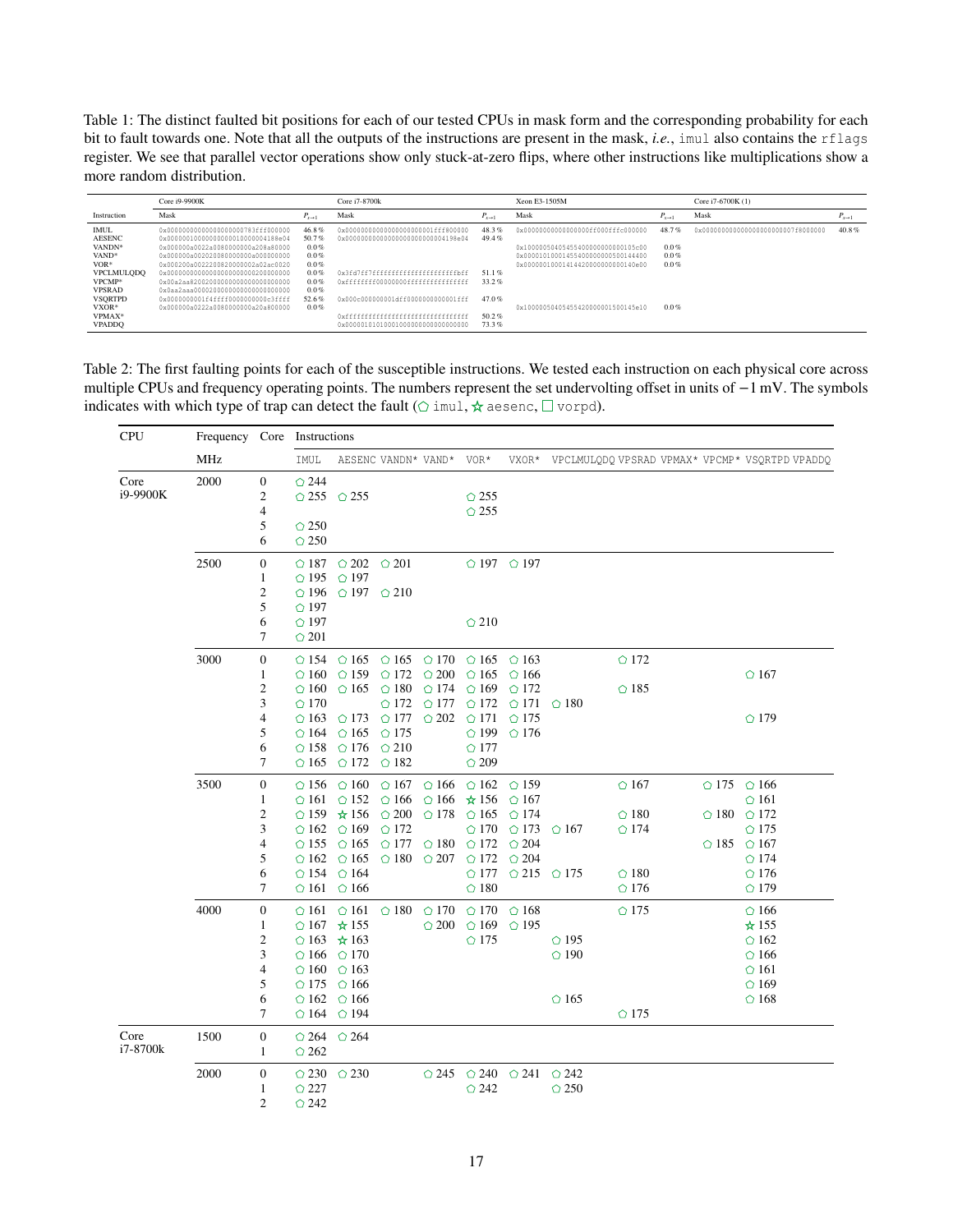CPU Frequency Core Instructions MHz IMUL AESENC VANDN\* VAND\* VOR\* VXOR\* VPCLMULQDQ VPSRAD VPMAX\* VPCMP\* VSQRTPD VPADDQ 5  $\bigcirc$  250  $\begin{array}{ccccccccc} 2500 && 0 && \odot{204} && \odot{207} && \odot{235} && \odot{230} && \odot{237} && \odot{214} && \odot{230} && \odot{225} && \odot{223} && \odot{227} \\ && 1 && \odot{200} && \odot{232} && \odot{229} && \odot{234} && \odot{215} && \odot{230} && \odot{225} && \odot{223} && \odot{227} \end{array}$ 1  $\circ$  200  $\circ$  232  $\circ$  229  $\circ$  234  $\circ$  215<br>2  $\circ$  214  $\circ$  241  $\circ$  240 2  $\odot$  214  $\odot$  241  $\odot$  240<br>5  $\odot$  221  $\bigcirc$  221 3000 0  $\bigcirc$  194  $\bigcirc$  189  $\bigcirc$  227  $\bigcirc$  230  $\bigcirc$  222  $\bigcirc$  223  $\bigcirc$  195  $\begin{array}{ccccccccc} 1 & & \bigcirc & 193 & \bigcirc & 222 & \bigcirc & 220 & \bigcirc & 220 & \bigcirc & 215 & \bigcirc & 195 \\ 2 & & \bigcirc & 214 & \bigcirc & 220 & & \bigcirc & 235 & \bigcirc & 224 & \bigcirc & 230 \end{array}$  $\begin{array}{ccccc} 2 & \multicolumn{1}{c}{}& \multicolumn{1}{c}{}& \multicolumn{1}{c}{}& \multicolumn{1}{c}{}& \multicolumn{1}{c}{}& \multicolumn{1}{c}{}& \multicolumn{1}{c}{}& \multicolumn{1}{c}{}& \multicolumn{1}{c}{}& \multicolumn{1}{c}{}& \multicolumn{1}{c}{}& \multicolumn{1}{c}{}& \multicolumn{1}{c}{}& \multicolumn{1}{c}{}& \multicolumn{1}{c}{}& \multicolumn{1}{c}{}& \multicolumn{1}{c}{}& \multicolumn{1}{c}{}& \multicolumn{1}{c}{}&$  $3 \qquad \textcircled{223 } \qquad \textcircled{225} \qquad \textcircled{235} \qquad \textcircled{224}$ <br>5 \qquad 214  $\bigcirc$  214 3500 0  $\bigcirc$  209  $\bigcirc$  187  $\bigcirc$  230  $\bigcirc$  225  $\bigcirc$  228  $\bigcirc$  208  $\bigcirc$  229  $\bigcirc$  202  $\bigcirc$  202  $\bigcirc$  202  $\bigcirc$  202  $\bigcirc$  230 1  $\bigcirc$  190  $\bigcirc$  221  $\bigcirc$  222  $\bigcirc$  223  $\bigcirc$  202  $2 \qquad \qquad \bigcirc 223 \qquad \bigcirc 220$ <br>3  $\qquad \bigcirc 245$ <br> $\qquad \qquad \bigcirc 245$  $3 \qquad \bigcirc 245$   $\qquad \qquad \bigcirc$  245 5  $\bigcirc$  244  $3700$  0  $202$   $0.192$   $0.225$   $0.229$   $0.215$   $0.226$   $0.226$   $0.235$   $0.220$   $0.235$   $0.220$  $\bigcirc$  185  $\bigcirc$  220 2  $\bigcirc$  217  $\bigcirc$  230<br>3  $\bigcirc$  214  $3 \qquad \bigcirc 214$   $\bigcirc$  240 5  $\bigcirc$  244 Xeon E3-1505M 800 0 ○ 277 1  $\qquad \qquad$  282 1500 0  $\bigcirc$  202  $\bigcirc$  222  $\bigcirc$  221  $\bigcirc$  219  $\bigcirc$  220<br>1  $\bigcirc$  212  $\bigcirc$  210  $\bigcirc$  213  $\bigcirc$  210  $\Box$  211  $\bigcirc$  213 2  $\circ$  215  $\Box$  217  $\Box$  217  $\circ$  209  $\Box$  209<br>3  $\circ$  208  $\Box$  212  $\circ$  215  $\Box$  209  $\Box$  209  $\Box$ 212  $\bigcirc$  215  $\Box$ 209  $\Box$ 209 2000 0  $\bigcirc$  190  $\bigcirc$  209  $\bigcirc$  211  $\bigcirc$  208  $\bigcirc$  207 1  $\bigcirc$  200  $\bigcirc$  200  $\bigcirc$  200  $\Box$  195  $\bigcirc$  195  $\begin{array}{cccccc} 2 & \multicolumn{1}{c}{} & \multicolumn{1}{c}{} & \multicolumn{1}{c}{} & \multicolumn{1}{c}{} & \multicolumn{1}{c}{} & \multicolumn{1}{c}{} & \multicolumn{1}{c}{} & \multicolumn{1}{c}{} & \multicolumn{1}{c}{} & \multicolumn{1}{c}{} & \multicolumn{1}{c}{} & \multicolumn{1}{c}{} & \multicolumn{1}{c}{} & \multicolumn{1}{c}{} & \multicolumn{1}{c}{} & \multicolumn{1}{c}{} & \multicolumn{1}{c}{} & \multicolumn{1}{c}{} & \multicolumn{1}{c}{} &$  $\bigcirc$  200  $\bigcirc$  201  $\Box$  195  $\Box$  195 2500 0  $\bigcirc$  160  $\bigcirc$  175  $\bigcirc$  175 1 159  $\Box$  159  $\Box$  160<br>2  $\Diamond$  165  $\Diamond$  170 2  $\circ$  165  $\circ$  170<br>3  $\circ$  160  $\circ$  169  $\Box$  150  $\Box$  160  $\circ$  160  $\circ$  169  $\Box$  150  $\Box$  160 3000 0 172 1  $\Box$  154  $\Box$  155<br>2  $\odot$  165  $\circ$  165 3  $\bigcirc$  173  $\Box$  160  $\bigcirc$  159  $3290$  3 158 3300 0 175 1 148  $\odot$  154  $\begin{array}{ccc} 2 & \circlearrowleft 160 \\ 3 & \circlearrowright 170 \end{array}$  $\bigcirc$  165 156  $\bigcirc$  160 Core i7-6700K (1) 2000 2 <del>○</del>249 3  $\bigcirc$  241 2500 3 242 Core i7-6700K (2) No Faults Found

Table 2: The first faulting points for each of the susceptible instructions. We tested each instruction on each physical core across multiple CPUs and frequency operating points. The numbers represent the set undervolting offset in units of −1 mV. The symbols indicates with which type of trap can detect the fault ( $\circ$  imul,  $\star$  aesenc,  $\Box$  vorpd).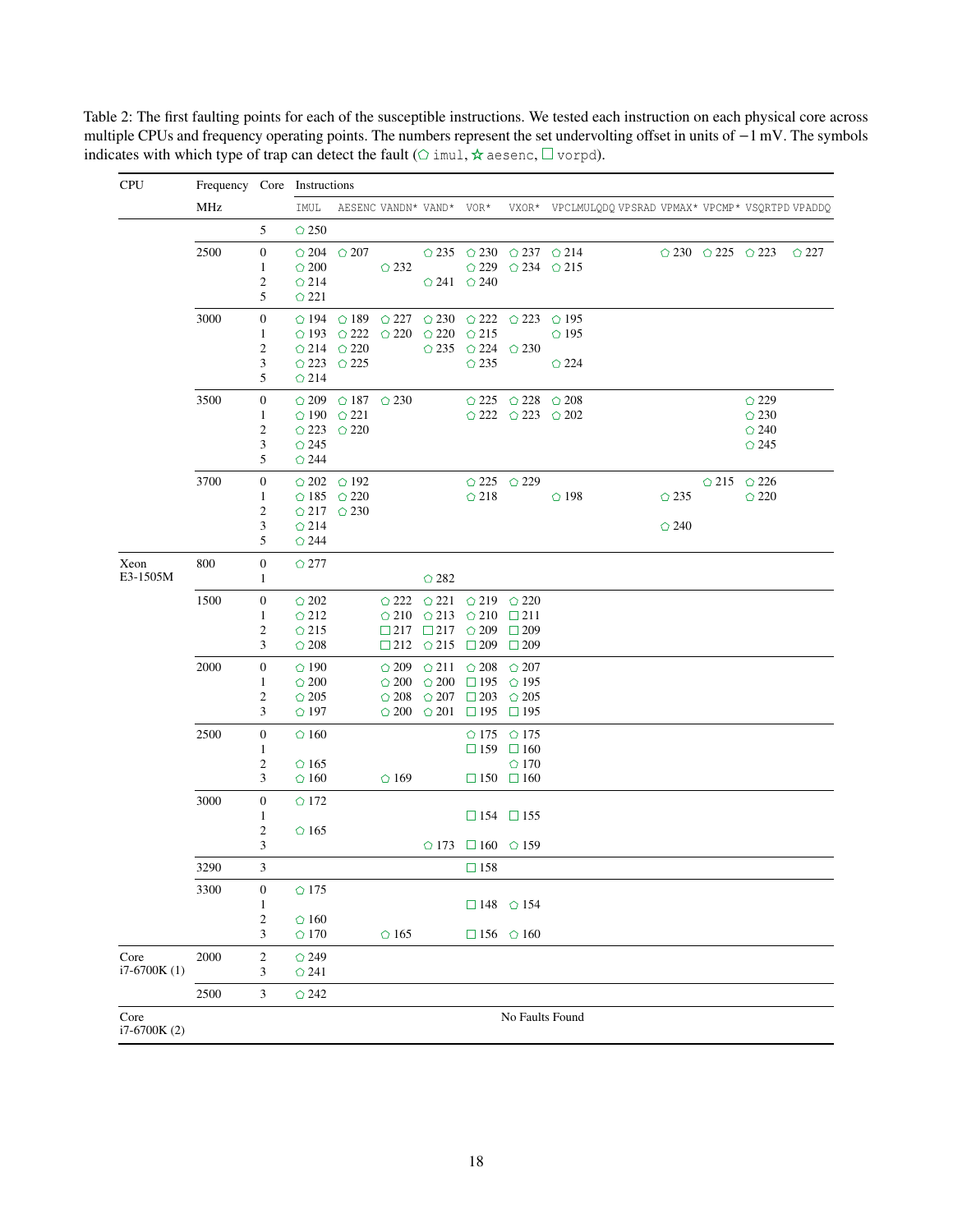# A Artifact Appendix

# A.1 Abstract

Minefield is a probabilistic undervolting protection for SGX enclaves implemented via a compiler extension. The general idea is to place instructions highly susceptible to undervolting faults between regular instructions. In the artifact evaluation, we include all the tools needed to reproduce each result of the paper to follow the conclusion of our mitigation. First, we provide the instruction finding framework that automatically scans the x86 instruction set for instructions susceptible to undervolting faults. Second, we show a benchmark for the minimal time between voltage transitions. Third, we include the compiler infrastructure to automatically generate hardened enclaves and the required modifications to the SGX-SDK. Finally, we provide the tools to reproduce the performance, size, compile-time, and detection rate benchmarks of Minefield. Due to the nature of the paper, we require Intel hardware that supports SGX and a runtime environment where possible data corruption is *acceptable*. We recommend a clean installation of Ubuntu 20.04, with Intel CPUs between the 6*th* and 10*th* generation. Furthermore, if applicable, undervolting faults will lead to repeated system freezes during the profiling phase. Therefore, an automatic way to restart the system would be beneficial.

# A.2 Artifact check-list (meta-information)

- **Program:** The used programs are provided, or how to install them is described.
- Compilation: We require a modified Clang 11 compiler. Download and build scripts are provided.
- Transformations: We provide the patches used to allow compilation of the SGX-SDK with Clang.
- Data set: We provide the framework to use the [https:](https://uops.info) [//uops](https://uops.info).info x86 instruction-set list.
- Run-time environment: Requires a native Linux installation that supports SGX, and we strongly recommend Ubuntu 20.04. The provided installation scripts require internet access.
- Hardware: Intel CPUs with SGX support between the  $6^{th}$  and  $10^{th}$  generation and MSR  $0x150$  available. Undervolting-based faults are highly dependent on the actual hardware and even differ between cores on the same CPU. We recommend one of the CPUs of the paper.
- Execution: For executing the benchmarks, we require a stable frequency, isolated cores, a modified grub command line, and software-based undervolting.
- Security, privacy, and ethical concerns: Due to the undervolting data-corruption can occur on the used system.
- Metrics: The benchmarks report performance in iterations per second, faulting points in mV, execution time in seconds, code size in bytes, and detection rate factors.
- Output: The resulting outputs are CSV files. We provide visualization scripts where possible.
- Experiments: We include installation scripts and readmes describing the process and how to execute the benchmarks.
- How much disk space required (approximately)?: 4-5 GB
- How much time is needed to prepare workflow (approximately)?: 3-4 hours
- How much time is needed to complete experiments (approximately)?: 1-5 days depending on the depth of the analysis.
- Publicly available (explicitly provide evolving version reference)?: https://github.[com/iaik/minefield](https://github.com/iaik/minefield)
- Code licenses (if publicly available)?: MIT
- Archived (explicitly provide DOI or stable reference)?: https://github.[com/iaik/minefield/](https://github.com/iaik/minefield/tree/ae) [tree/ae](https://github.com/iaik/minefield/tree/ae)

# A.3 Description

### A.3.1 How to access

Check out the Git repository from [https://github](https://github.com/iaik/minefield).com/ [iaik/minefield](https://github.com/iaik/minefield) and follow the provided readmes.

#### A.3.2 Hardware dependencies

We require Intel CPUs which support SGX and have an available software undervolting interface (MSR 0x150) available. We recommend CPUs between the 6*th* and 10*th* generation and recommend a desktop CPU shown in the paper. Our experience showed that the susceptibility to undervolting faults is highly dependent on the used hardware and even differs across cores from the same CPU. We recommend a system with physical access as undervolting faults will repeatedly crash the system and lead to system freezes.